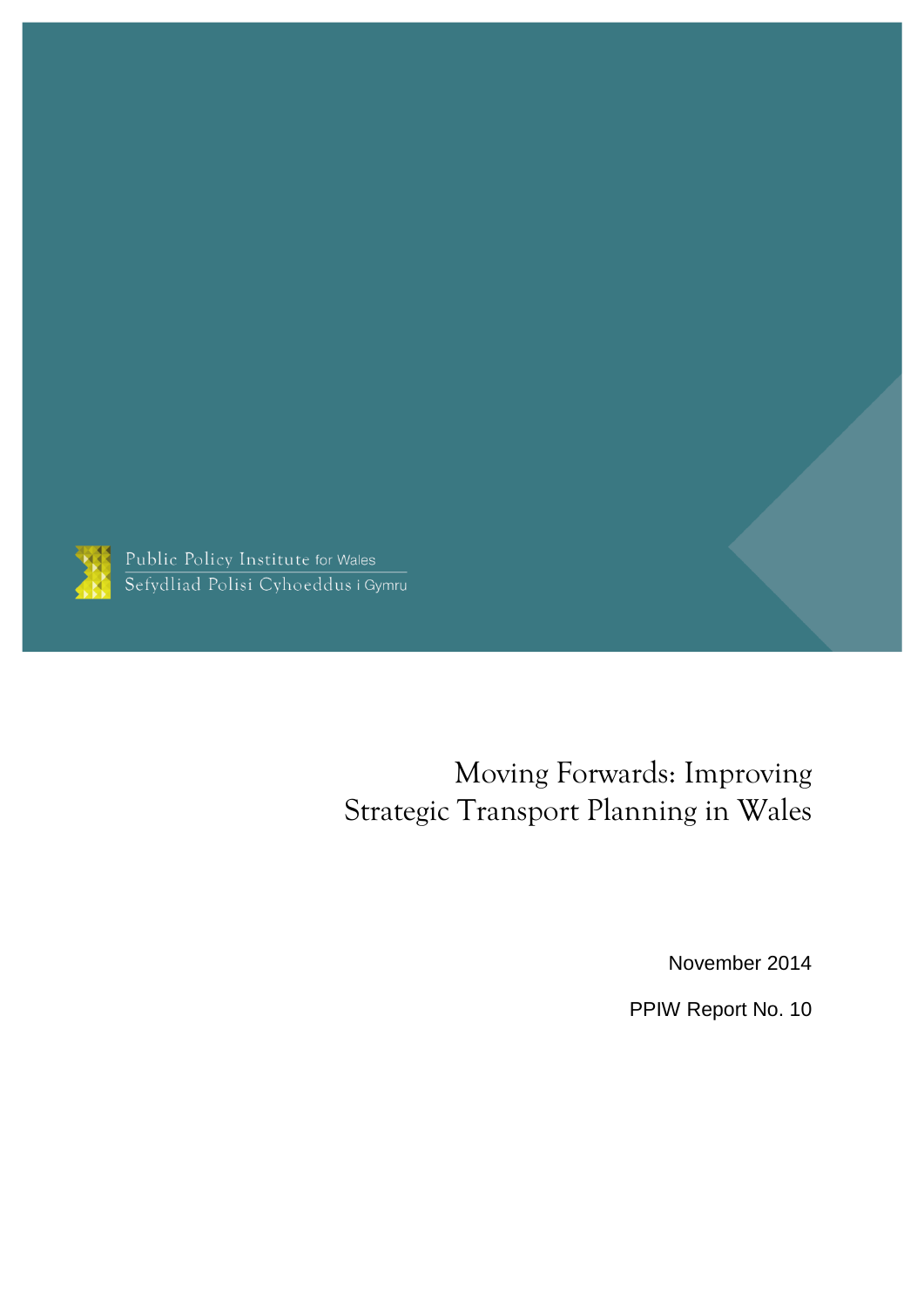# Moving Forwards: Improving Strategic Transport Planning in Wales

Professor John Preston

University of Southampton

This report and the information contained within it are the copyright of the Queen's Printer and Controller of HMSO, and are licensed under the terms of the Open Government Licence [\[http://www.nationalarchives.gov.uk/doc/open-government-licence/version/3\]](http://www.nationalarchives.gov.uk/doc/open-government-licence/version/3).

For further information please contact:

Dan Bristow Public Policy Institute for Wales Tel: 029 2087 5345 Email: [info@ppiw.org.uk](mailto:info@ppiw.org.uk)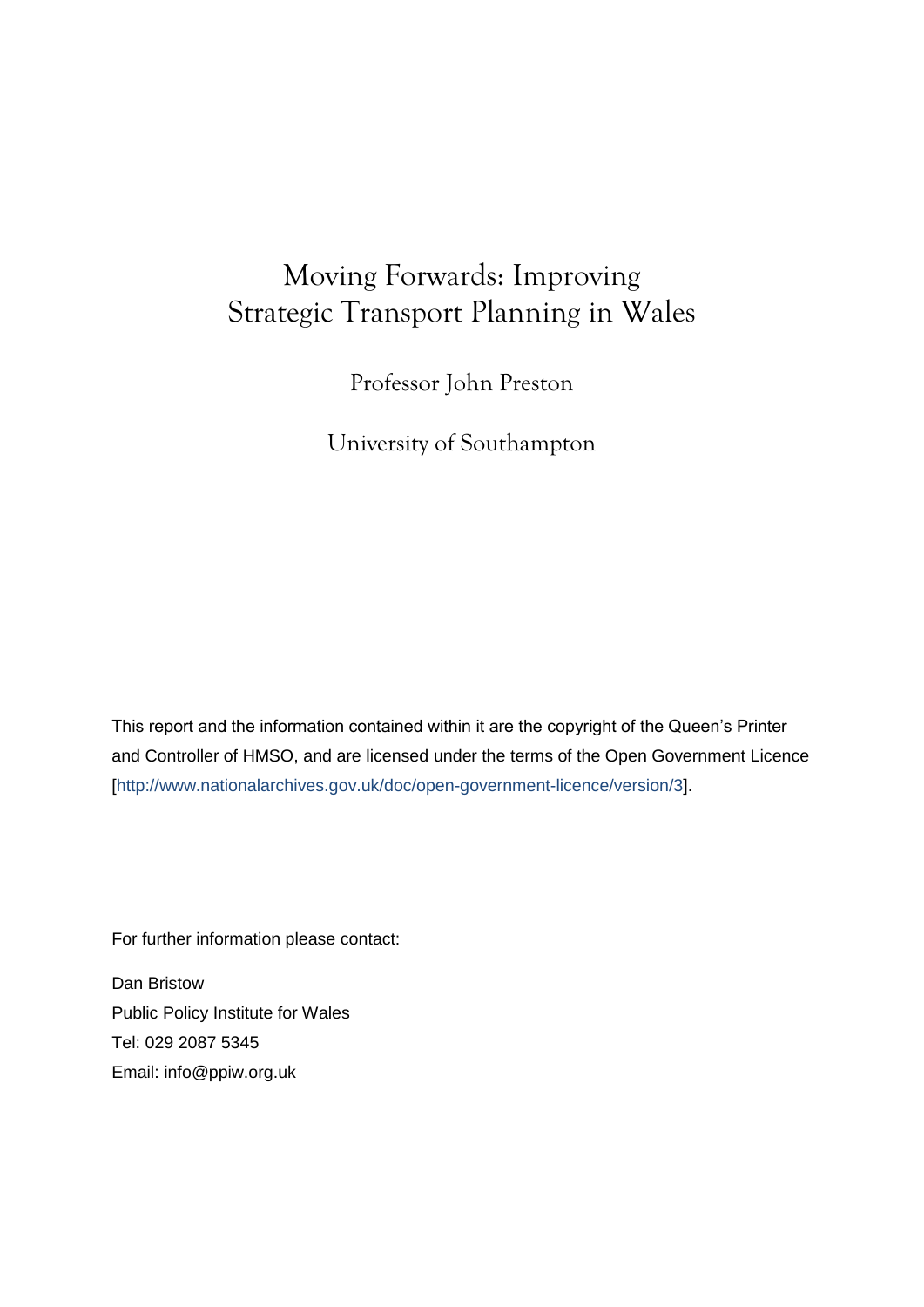# Contents

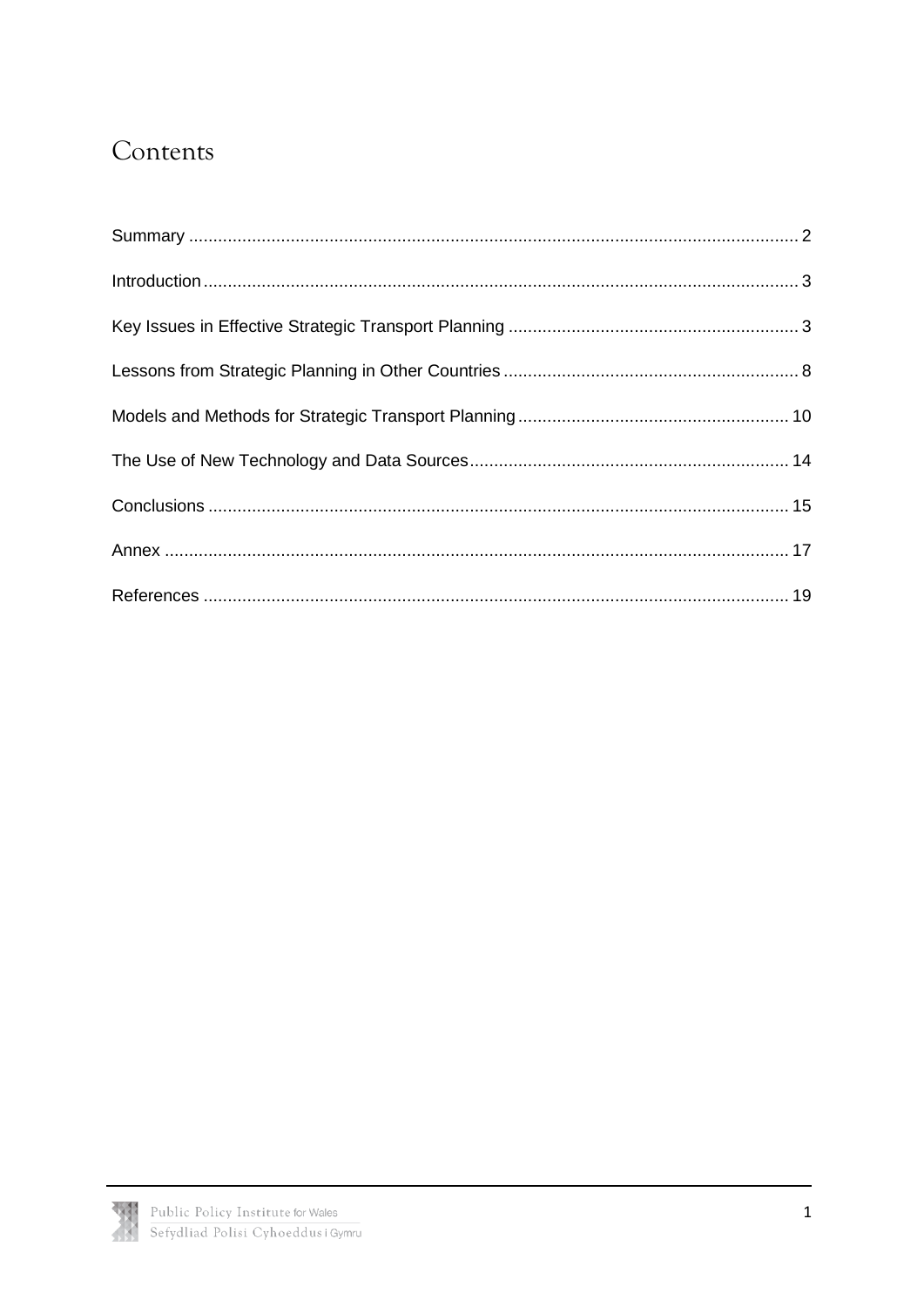## <span id="page-3-0"></span>Summary

- This report considers what the Welsh Government might learn from the theory and practice of strategic transport planning internationally. The focus is on four key questions:
	- $\circ$  What are the key issues that need to be taken into account in order to provide effective strategic transport planning?
	- o Are there comparator countries or regions that Wales might learn from?
	- $\circ$  Are there models or assessment tools that Wales could consider adopting?
	- o What scope is there for making use of new technology and new data sources?
- Traditionally transport planning has been reactive or 'problem-oriented'. More recently pro-active, 'objectives-led' approaches have emerged. Both can help frame strategic transport planning, but successful plans are those which: have a clear vision of what the plan is trying to achieve; are capable of being both proactive and reactive; contain a mix of policy instruments; and make appropriate use of forecasting models and options appraisal.
- International examples of best practice appear where a government is able to coordinate transport planning with other aspect of planning such as infrastructure, land use, environment, health, education and social services; and where there is a consistent approach to funding and a broad range of finance, often from devolved sources. The most useful comparators are likely to be at the city-region scale, particularly for the Cardiff/South East Wales City Region (e.g. Copenhagen, in terms of integrated public transport planning).
- Transport models and assessment tools are crucial in helping decision-makers to understand existing transport usage and to predict the impact of policy interventions. There is a range of transport models at the national scale, from relatively complex disaggregate approaches (which can cost several million pounds to set-up and run) to simpler aggregate approaches.
- Open data and open source software, in conjunction with new crowd sourced data and developments in cloud computing, are providing the materials to revolutionise analytical transport planning and to potentially reduce its costs. Although some inroads have been made, this is a new area and the potential benefits are yet to be fully realised. Initiatives are underway to advance the state-of-the-art.

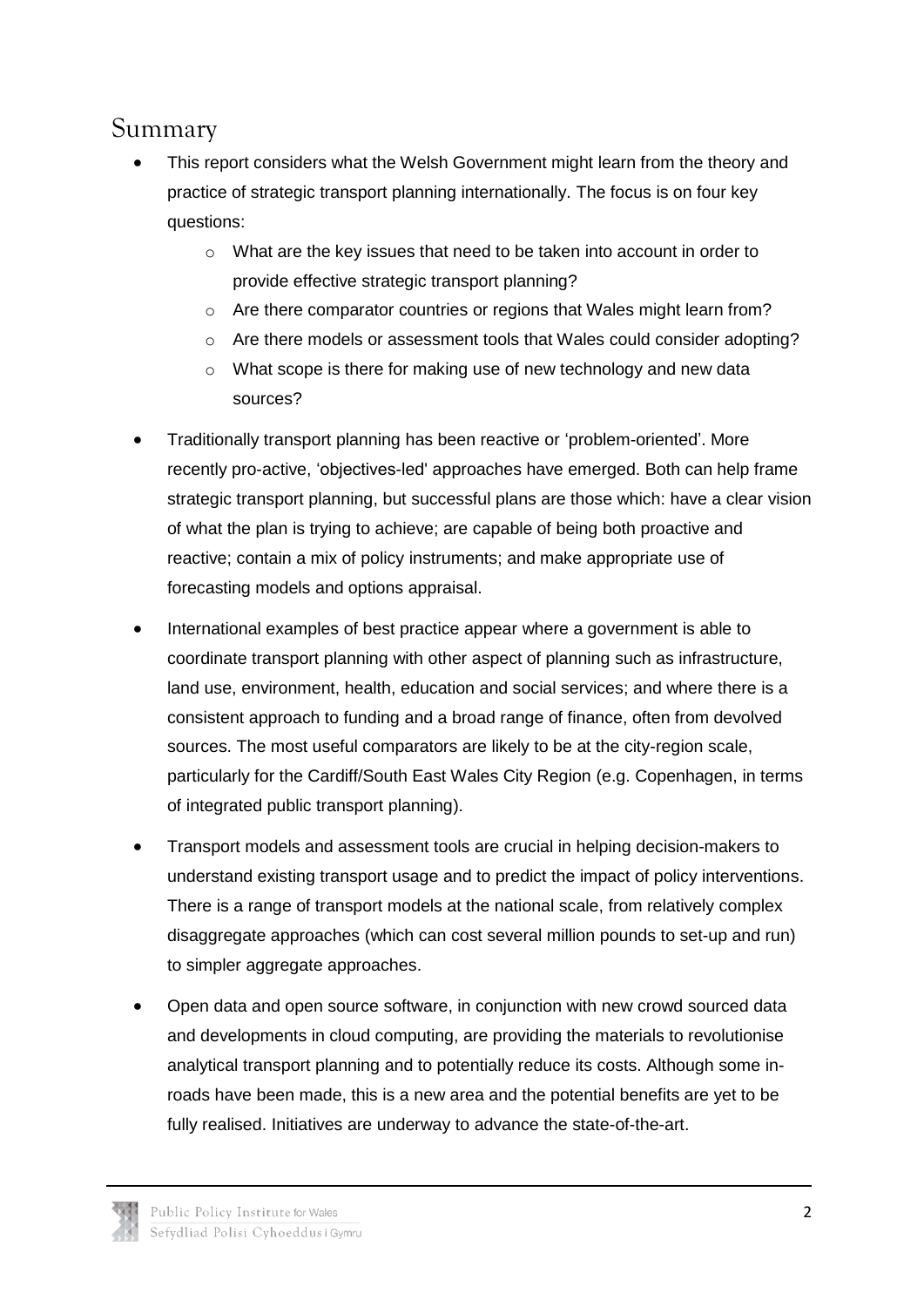# <span id="page-4-0"></span>Introduction

The Minister for Economy, Science and Technology commissioned the Public Policy Institute of Wales to provide expert advice on approaches to strategic transport planning. The Minister asked for advice on four main questions:

- 1. What are the key issues that need to be taken into account in order to provide effective strategic transport planning in Wales?
- 2. What lessons can Wales learn from approaches to strategic transport planning in comparator countries?
- 3. What models and transport methods will be most useful to strategic transport planning in Wales?
- 4. How can Wales make best use of new technology (including GPS) and new data sources (including 'big data') to improve strategic transport planning?

The analysis in this report is based on a review of policy documents and the relevant academic and non-academic literature, with a focus on identifying best practice.

# <span id="page-4-1"></span>Key Issues in Effective Strategic Transport Planning

Effective strategic transport planning has a number of core features; it should:

- focus on strategy, and not let tactics dominate;
- be capable of being pro-active as well as re-active;
- be a circular rather than a linear process;
- identify the appropriate mix of policy instruments rather than having a predilection to a particular policy; and
- be supported by an appropriate evidence base and by analytical tools (such as forecasting models and assessment methods) that can support effective decision making.

These features are considered below, with the exception of forecasting models and assessment methods which are considered in the relevant section below.

### **Strategy, tactics and operations**

It is important to distinguish initially between the strategic, tactical and operations aspects of transport planning (the STO model championed in transport by van de Velde (1999)). The

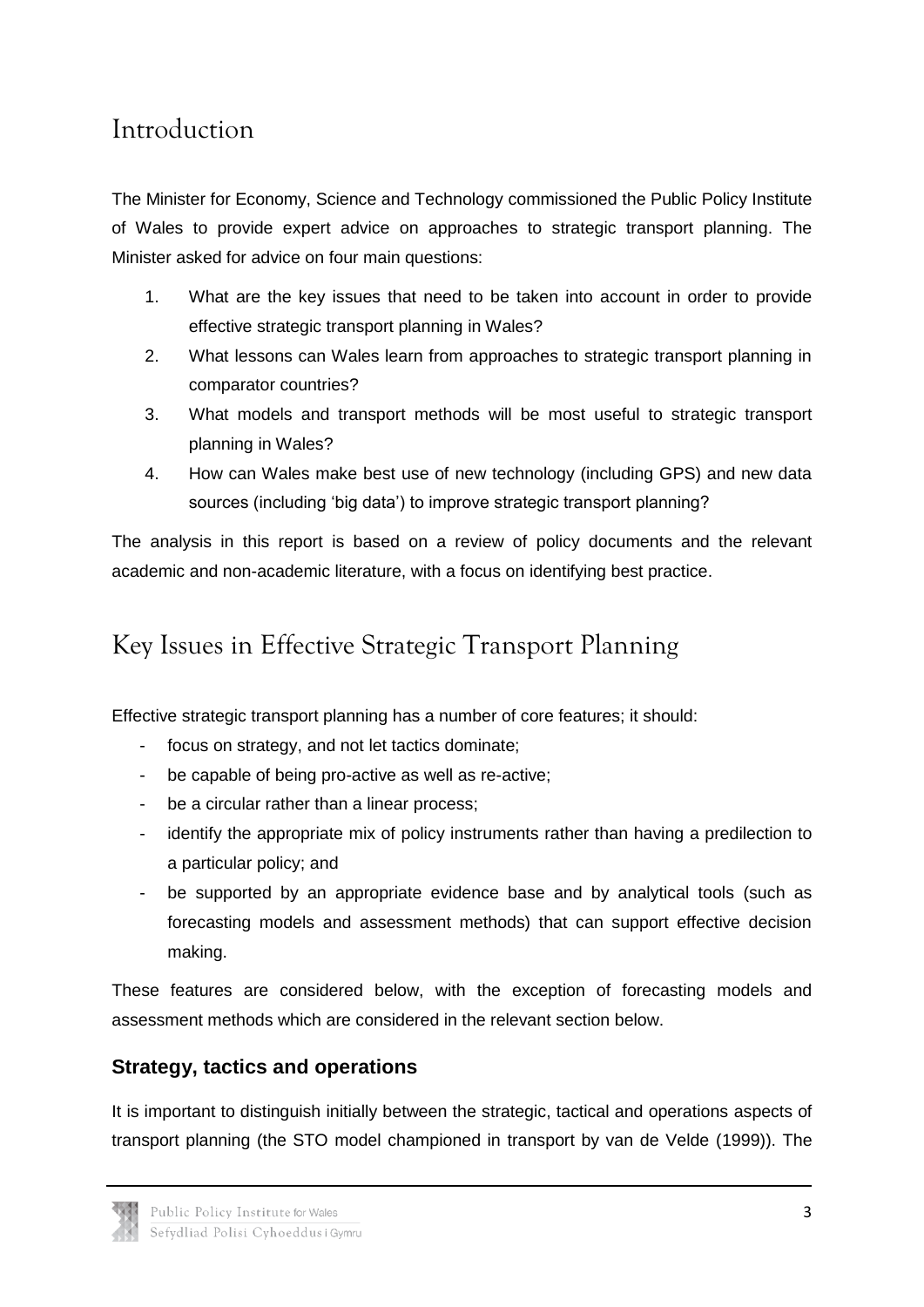strategic (or long-term) function answers the question: what do we want to do? This involves outlining the overall vision for the transport plan and its high level objectives. The tactical (or medium-term) function answers the question: how do we do it? This focuses on determining the policy instruments that will deliver the transport plan. It is not unusual for this stage to dominate the plan – in essence the plan becomes about delivering the policy instruments. This is often the case where the plan is focussed on physical improvements such as building new roads, upgrading the rail network or introducing a new urban public transport system. The operations (or short-term) function is about marshalling the resources to deliver the plan (and can encourage a revisiting of the plan in light of resource constraints).

### **Pro-active and re-active planning**

There are two broad approaches to transport planning: problem-oriented and objectives-led (May, 1997). It is worth noting that these are not mutually exclusive or competing and should be seen as inter-related. Indeed, recent transport planning in Wales has contained examples of both approaches.

#### *Problem-oriented planning*

Problem-oriented planning is typically re-active. It is the more traditional, bottom-up approach, often associated with local or devolved planning processes (Adams & Schmuecker, 2005). The problem-oriented approach is also usually associated with the promotion of mobility.

The starting point is the identification of 'problems' in the transport system that need to be addressed, around which the plan is then developed. It is typified by Thomson (1977) who, when reflecting on the London transport system in the 1970s, identified seven facets of the urban transportation problem: (1) Traffic movement, (2) Accidents, (3) Peak hour crowding on buses and trains, (4) Off-peak inadequacy of buses and trains, (5) Difficulties for pedestrians, (6) Environmental impact and (7) Parking difficulties.

The risk with this approach is that, in developing a plan around addressing problems, piecemeal or short-term 'solutions' emerge. Some argue that the focus on increasing mobility is an example of this. Although in modern history increased mobility (defined as the ease of moving) has usually been correlated with increasing prosperity, this does not have to be the case<sup>1</sup> and there is an argument that greater weight should be placed on accessibility

<sup>1</sup> To illustrate this issue an interesting (but somewhat extreme) parallel might be drawn between Wales and Singapore, with Wales having substantially higher mobility per person but Singapore having substantially higher GDP per person, although given its island state nature there are clearly greater physical barriers to internal mobility in Singapore than Wales, whilst there are also factors in Singapore's economic success (including the



**.**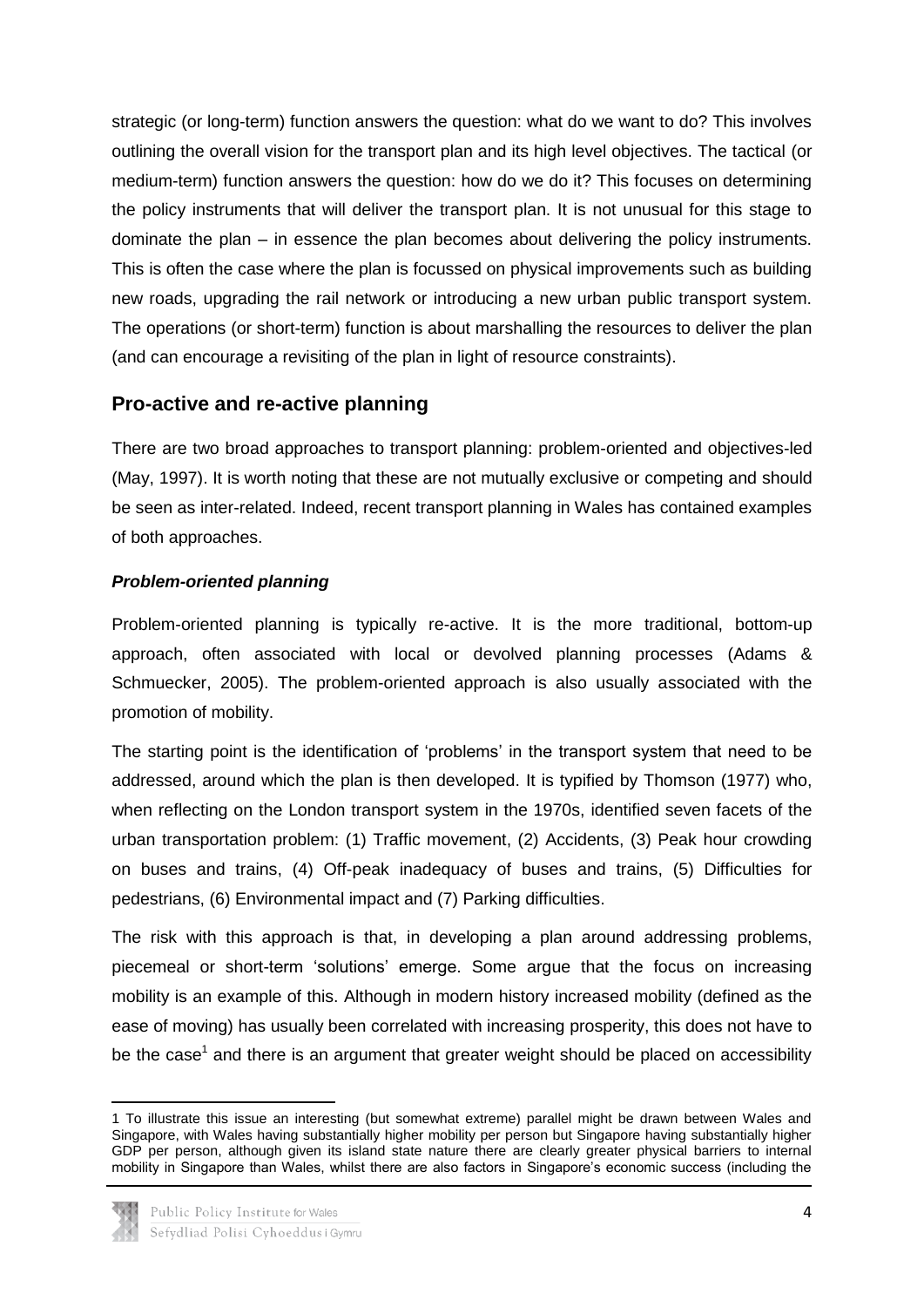(defined as the ease of reaching); although this is contested (Ferreira et al., 2012). There can be a 'mobility transition' where increased movements lead to congestion and hence reduced accessibility (Preston, 2007; Zelinsky, 1971). One solution to such a situation would be to provide more transport capacity to reduce congestion – the so called predict and provide approach. However, the problem with such an approach as that induced traffic will lead to the capacity quickly filling-up again. Where the investment is in roads/private transport, reductions in public transport demand and services can make the situation worse – the so-called Downs-Thomson paradox (see also Mogridge, 1990).

#### *Objectives-led planning*

Objectives-led planning is a more recent approach and is often seen as being pro-active. It is based around a vision statement and a series of high level objectives. An example is the 1998 New Approach to Appraisal (NATA) and its so called EASIE objectives: (1) Economy, (2) Accessibility, (3) Safety, (4) Integration and (5) Environment (Price, 1997). This approach is identified with top-down planning and high-level jurisdictions (national or supra-national such as the European Commission). It is often associated with an emphasis on accessibility, and more naturally lends itself to integration with other policy areas, with transport seen as facilitating sustainable access to, for example, healthcare, employment, the countryside and tourist sites. This is consistent with the view of transport as a derived demand – in the main people travel in order to engage in various forms of socio-economic activity<sup>2</sup>.

#### **Planning as a circular process**

Effective long-term transport planning is a circular process in which monitoring is undertaken to determine how the system is operating with respect to key success indicators relating to the economy, society and the environment. In combination with public consultation and changing budgetary constraints, the outcomes in terms of system performance are fed back to inform the vision and objectives and the appraisal process of the instruments used to deliver the plan. Albeit with slightly different terminology, this is the approach to long-term transportation planning adopted by the US Department of Transportation (Weiner & Rikin, 2005) and the ROAMEF (Rationale, Objectives, Appraisal, Monitoring, Evaluation, Feedback) advocated by the HM Treasury Green and Magenta Books.

<sup>2</sup> This is contested by proponents of the new mobility paradigm who argue that a significant element of travel is for travel' sake (Sheller and Urry, 2006).



**.** 

tax regime) which would be difficult to replicate elsewhere. Nonetheless, it is clear that high levels of mobility do not necessarily correlate with economic success.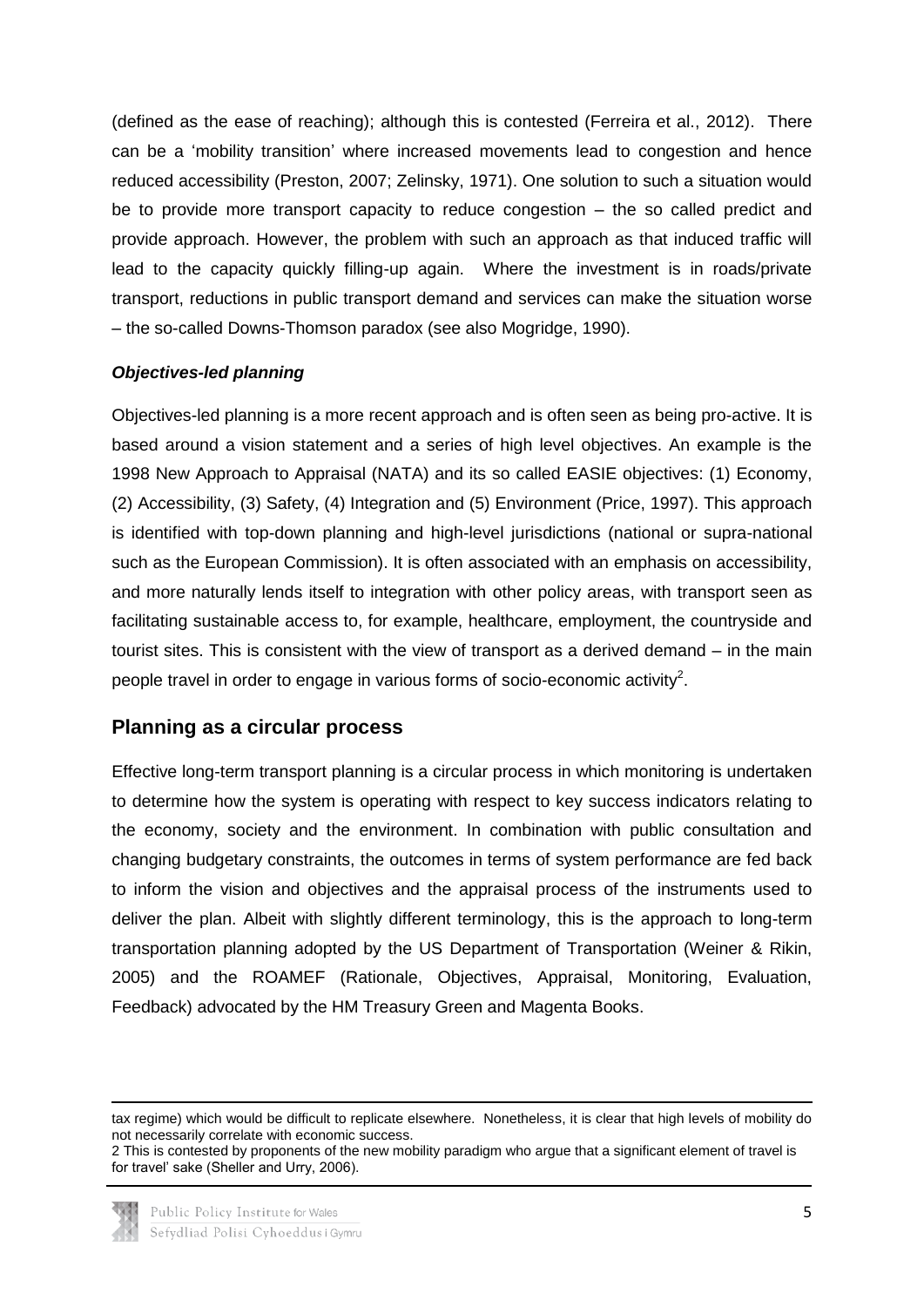### **Appropriate mix of policy instruments**

It can often be the case that transport plans are dominated by infrastructure projects. In fact the range of policy instruments available is much broader. The Institute for Transport Studies at Leeds University have developed the Knowledgebase on Sustainable Urban Land-Use and Transportation (KONSULT<sup>3</sup>), which catalogues the range of interventions available. Infrastructure measures are one of six broad groupings, with 64 sub-categories in total. The other five measures are land use measures (6 sub-categories), attitudinal and behavioural measures (7 sub-categories), infrastructure management (18 sub-categories), information provision (10 sub-categories) and pricing (8 sub-categories). Given the large number of potential policy instruments, the challenge is to design an 'optimal' package, in which measures reinforce each other and help overcome constraints related to public acceptability and funding (May et al., 2005).

Overall, strategic planning might be seen as focusing on achieving the 'holy grail' of integrated and sustainable transport by progressing up the ladder of integration (Preston, 2012) and by using the ladder of interventions to achieve this – see Figures 1 and 2 below.





Source: DfT, 2011, in Preston, 2012.

**<sup>.</sup>** 3 http://www.konsult.leeds.ac.uk/

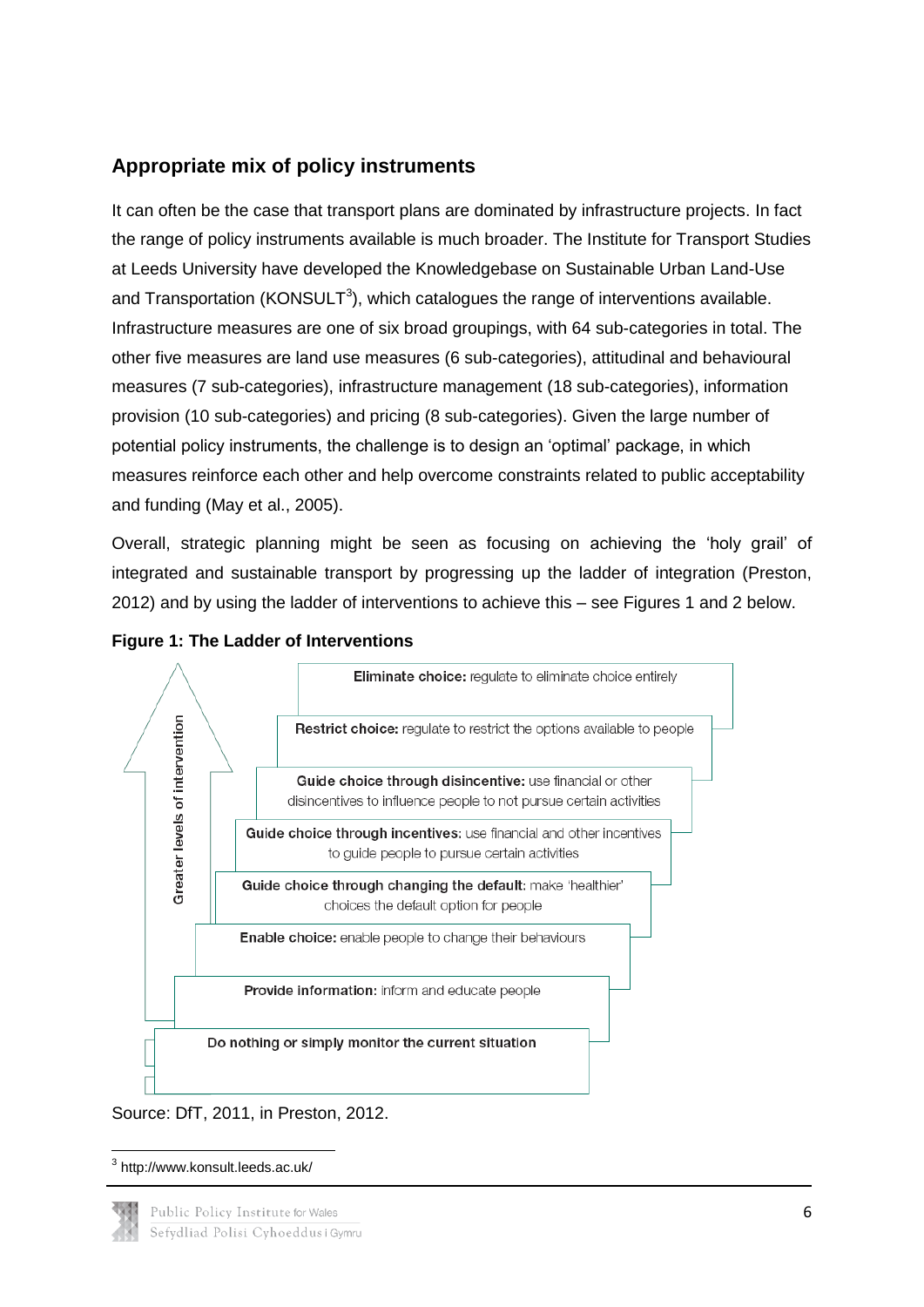

F**igure 2: The Ladders of Integration.** Note this indicates possible exemplars in the UK.

Source: Preston, 2012.

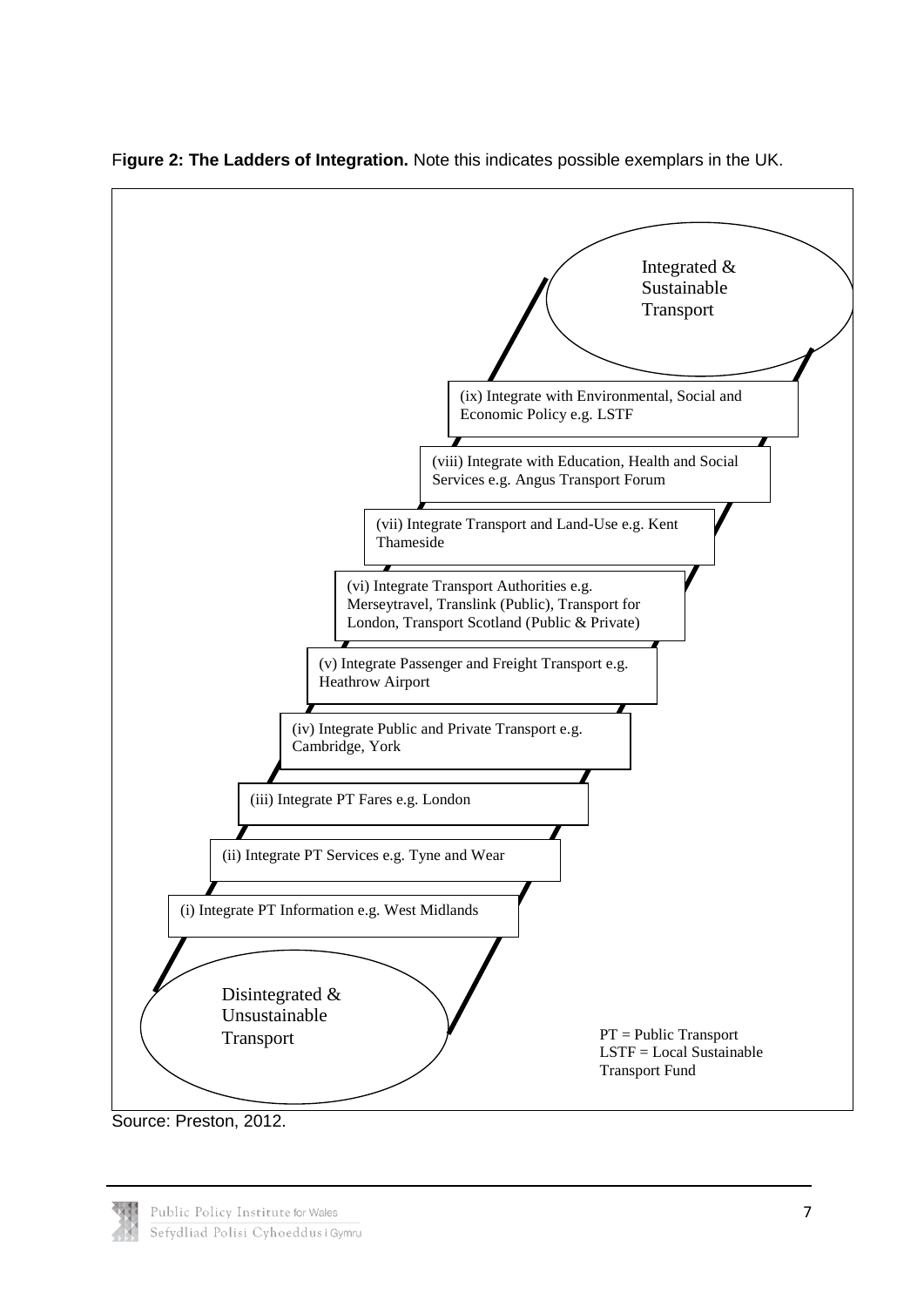# <span id="page-9-0"></span>Lessons from Strategic Planning in Other Countries

International comparisons of transport planning can be usefully grouped under three main headings: infrastructure planning, national transport planning and urban transport planning. In what follows, the literature on each is considered in turn, with an emphasis on the works of leading experts in these three domains.

Marshall (2012, 2013) has undertaken comprehensive reviews of infrastructure planning, particularly with reference to Europe. His analysis suggests that spatial approaches, like the evidence-based Spatial Planning Reports (Raumordnungsverfahren - RoV) in Germany, used to offer good examples of best practice, but have lost their value as infrastructure utilities have been privatised<sup>4</sup>. He contrasts England's National Policy Statements, which are sectoral-based, unfavourably with Scotland's National Planning Framework, which is spatially based; and he posits that Wales is positioned between the two extremes. The Netherlands is highlighted as representing best practice in terms of National Key Decisions, with this planning approach enabling the strategic development of Schiphol Airport and Europort, Rotterdam as international transport hubs.

In terms of national transport planning, Banister (2002) compares the UK with France, Germany, the Netherlands and the US. He notes a dominant engineering led approach, with the US and UK the most market-led. The most successful national transport plans are those that are integrated with other areas of planning. For example, the Netherlands is seen as having the clearest integration of transport, land-use and environmental policy and planning. This is exemplified by the ABC planning schema which prioritises land-use developments at public transport hubs, although the success of this policy has been questioned by some (Schwanen et al., 2004).

Hull (2011) compares the UK (and London) with Denmark (Copenhagen), Germany (Freiburg), the Netherlands (Amsterdam) and Sweden (Malmo). She highlights the importance of the clarity (and integration) of national rules, the need for structures (and funding sources) to support integrated problem solving at the local level, the coordination of public and private interaction, the engagement with civil society and the monitoring of the effectiveness of interventions. It might be argued that many of these are currently missing in strategic transport planning in Wales.

 $<sup>4</sup>$  Marshall sees this as part of a neo-liberal process of hollowing-out of the state as evidenced by the weakening</sup> of national spatial strategies in Denmark, France and the Netherlands. He notes that there has been some subsequent filling-in such as the UK's National Infrastructure Plan (2010), the Wales Infrastructure Investment Plan (2012) and its Project Pipeline update (2014). This process of filling-in has also been associated with devolution (Smyth, 2003).



 $\overline{a}$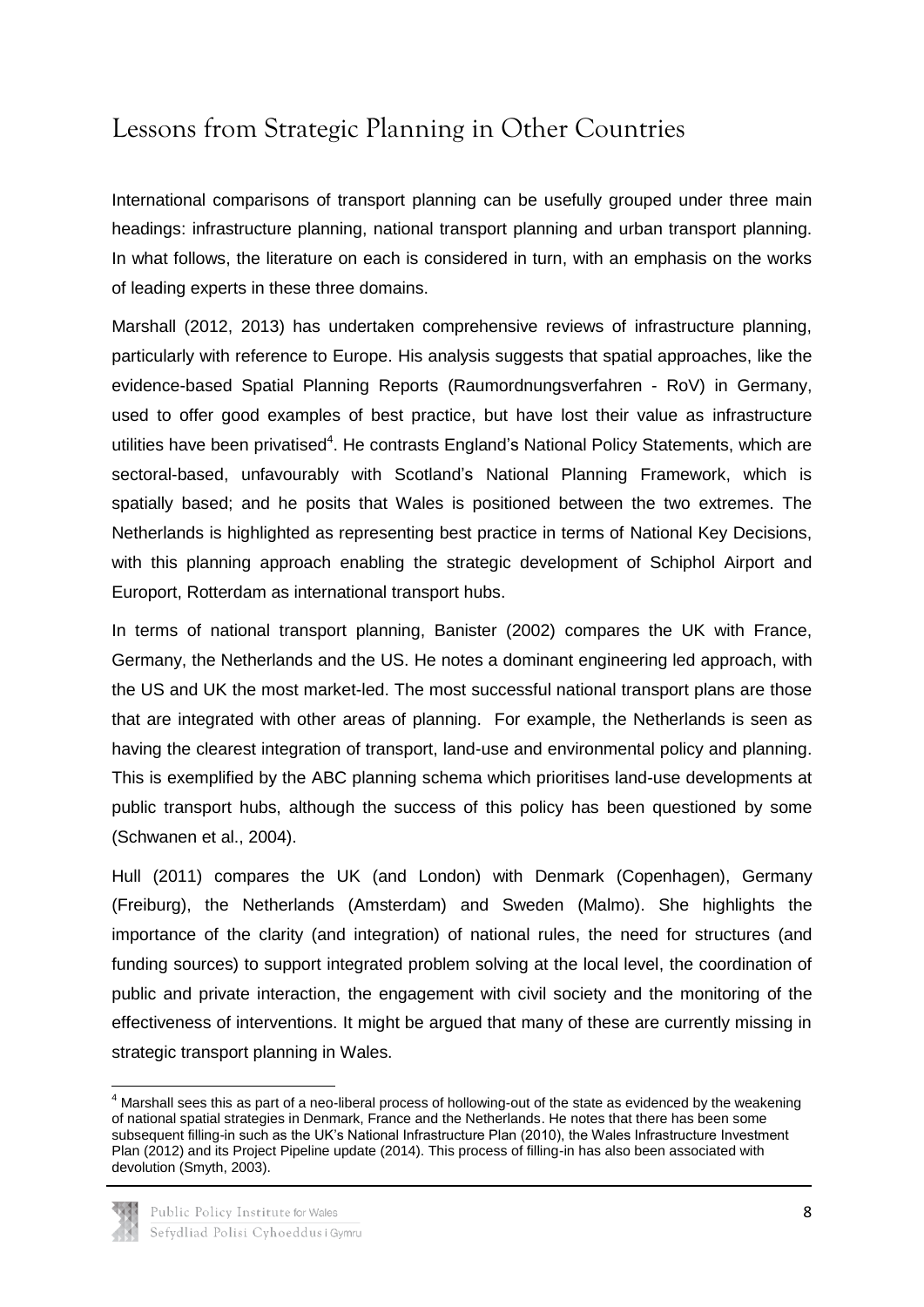Evidence with respect to urban transport planning is provided by the work of Rye (2004). As shown by Table 1, he compares Edinburgh with 11 other cities, all but one of which are in Europe. By qualitative assessment (the summation of the pluses and minuses given in the final column of Table 2) he concludes that best practice is best exemplified by Stockholm, followed by Copenhagen and Zurich. He identifies four key success factors: integrated ticketing; funding; existence of a regional body and the comprehensive tendering of public transport operations.

|                                              | Madrid   | Barcelona | Jonkoping/<br>Sunsdsvall         | Berlin-<br>Brandenburg | Copenhagen | Helsinki | Stockholm                      | London    | Munich   | Zurich                                 | Vancouver | $NET +$        |
|----------------------------------------------|----------|-----------|----------------------------------|------------------------|------------|----------|--------------------------------|-----------|----------|----------------------------------------|-----------|----------------|
| Regional<br>Body                             | $^{+++}$ | $^{++}$   | $^{+++}$                         | $^{+++}$               | $^{++}$    | $^{+++}$ | $^{++}$                        | $^{+++}$  | $^{++}$  | $^{++}$                                | $^{++}$   | 28             |
| Political<br>Consensus                       |          | $\sim$    | $^{+++}$                         | $^{+++}$               |            | $^{+++}$ | $^{+++}$                       | $\sim$    |          | $^{+++}$                               | $\sim$    | 9              |
| Public<br>Support                            |          |           | $+$                              | $^{++}$                |            |          | $^{++}$                        | $^{++}$   |          | $^{++}$                                |           | $\overline{9}$ |
| Political<br>Champion                        |          | $^{++}$   |                                  |                        |            |          | $^{++}$                        | $^{+++}$  |          |                                        |           | $\overline{7}$ |
| Central<br>Govt Steer                        |          |           |                                  |                        | $^{++}$    | $^{++}$  |                                |           |          |                                        |           | 4              |
| Policy<br>in<br>for<br>place<br>many years   |          |           |                                  |                        | $^{++}$    | $^{++}$  | $^{++}$                        |           | $^{++}$  | $^{++}$                                |           | 10             |
| Investment<br>in services/<br>infrastructure | $^{+++}$ | $^{+++}$  | $^{++}$                          | $\ddot{}$              | $^{+++}$   | $^{+++}$ | $^{++}$                        | $^{++}$   | $^{+++}$ | $^{+++}$                               | $^{+++}$  | 29             |
| Tendering of<br>operations                   | $+$      | $+$       | $^{+++}$                         | $^{++}$                | $^{+++}$   | $^{+++}$ | $^{+++}$                       | $^{+++}$  |          |                                        |           | 19             |
| Parking<br>restraint<br>policy               |          |           |                                  |                        | $^{++}$    |          | $^{++}$                        |           | $^{++}$  | $^{++}$                                | $\ddot{}$ | $\overline{9}$ |
| Land-use<br>transport<br>integration         | $+$      | $\ddot{}$ |                                  |                        | $^{+++}$   |          | $^{+++}$                       |           | $^{+++}$ | $^{+++}$                               | $^{++}$   | 16             |
| Low<br>Fares                                 | $^{++}$  | $++$      | $^{+}$                           | $++$                   |            |          | $^{++}$                        | $+$ (bus) |          |                                        |           | 13             |
| Integrated<br>ticketing                      | $^{+++}$ | $^{+++}$  | $^{+++}$                         | $^{+++}$               | $^{+++}$   | $^{+++}$ | $^{++}$                        | $^{+++}$  | $^{+++}$ | $^{+++}$                               | $^{++}$   | 32             |
| $NET +$                                      | 14       | 13        | 17                               | 16                     | 20         | 19       | 28                             | 15        | 15       | 20                                     | 8         | 185            |
| $++$ = very important factor                 |          |           | ++ = moderately important factor |                        |            |          | $+=$ slightly important factor |           |          | -- = factor that works against success |           |                |

**Table 1: Comparative Assessment of Urban Transport** 

Source: Rye, 2004.

Rye argues that Edinburgh would require a doubling of capital funding and a 20% increase in revenue funding if it was to match European best practice. He also notes that network ticketing prices in the best practice cities were at below half the then current levels in Edinburgh. The most successful systems were based on some form of quality contract for integrated public transport plus parking restraint and reallocation of road space. In marked contrast to Edinburgh, 10 cities had seen increasing Public Transport volumes but only three had seen mode shift. Subsequent work on policy transfer has highlighted England and Switzerland as representing best practice with respect to behavioural change instruments

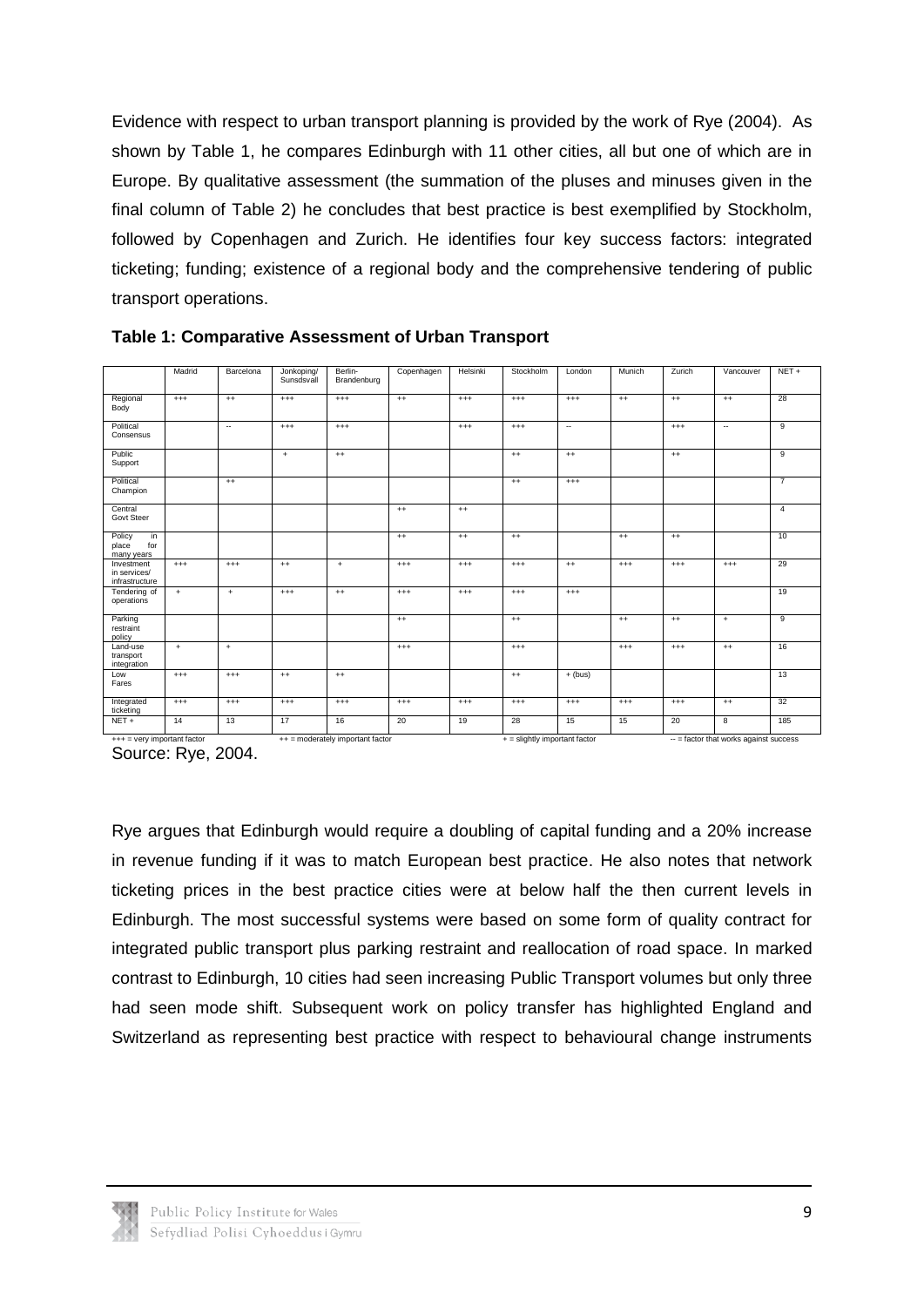(Rye et al., 2011), particularly instruments associated with the smarter choices agenda (Cairns et al.,  $2008$ <sup>5</sup>.

One common thread to these comparative reviews is the importance of finance and funding, with the ability to raise funds at the local level a critical success factor. There are a number of routes by which this can be done. Hull (op cit.) notes the role of local income and sales taxes, whilst Banister (op cit.) highlights the role of an employer tax in France (Versement Transport), hypothecated fuel taxes in German and land value/development gains taxes in the US. However, any of these fiscal measures would require primary legislation for Wales. On the other hand there are some measures available that can already be used including road user charges, workplace parking levies, community infrastructure levies and developer contributions.

The world leaders in transport planning are those that best integrate transport with infrastructure planning and other connected policy areas (land-use, environment, education, health, social services). This requires Government, at all levels, to provide an important coordinating role. There is no obvious single exemplar for Wales at the nation level – instead the emphasis might be on picking and mixing from the range of best practice identified. At the city level, Copenhagen might provide a useful comparator for Cardiff and South East Wales. Copenhagen's five finger suburban rail network has some parallels with the Valleys rail network. Copenhagen's expansion across the Oresund to increase interconnections with Malmo could also provide lessons for the impact of improvements to the Severn Crossings and increased interconnections with the Bristol City Region. Copenhagen's comprehensively tendered bus system, integrated public transport system and transit oriented development might also be beneficially replicated in the Cardiff City Region (Knowles, 2012).

## <span id="page-11-0"></span>Models and Methods for Strategic Transport Planning

The key methodological tools underpinning the strategic transport planning process are demand forecasting models. These are mathematical models that are used to forecast the impact of transport strategies, and assess the extent to which different strategies meet policy objectives and solve transport problems. Our emphasis here is on demand forecasting models but we will also briefly discuss assessment methods.

 5 Such measures include personal, workplace, school and station travel plans and marketing measures to encourage active travel (walking and cycling), public transport and carsharing/liftsharing.

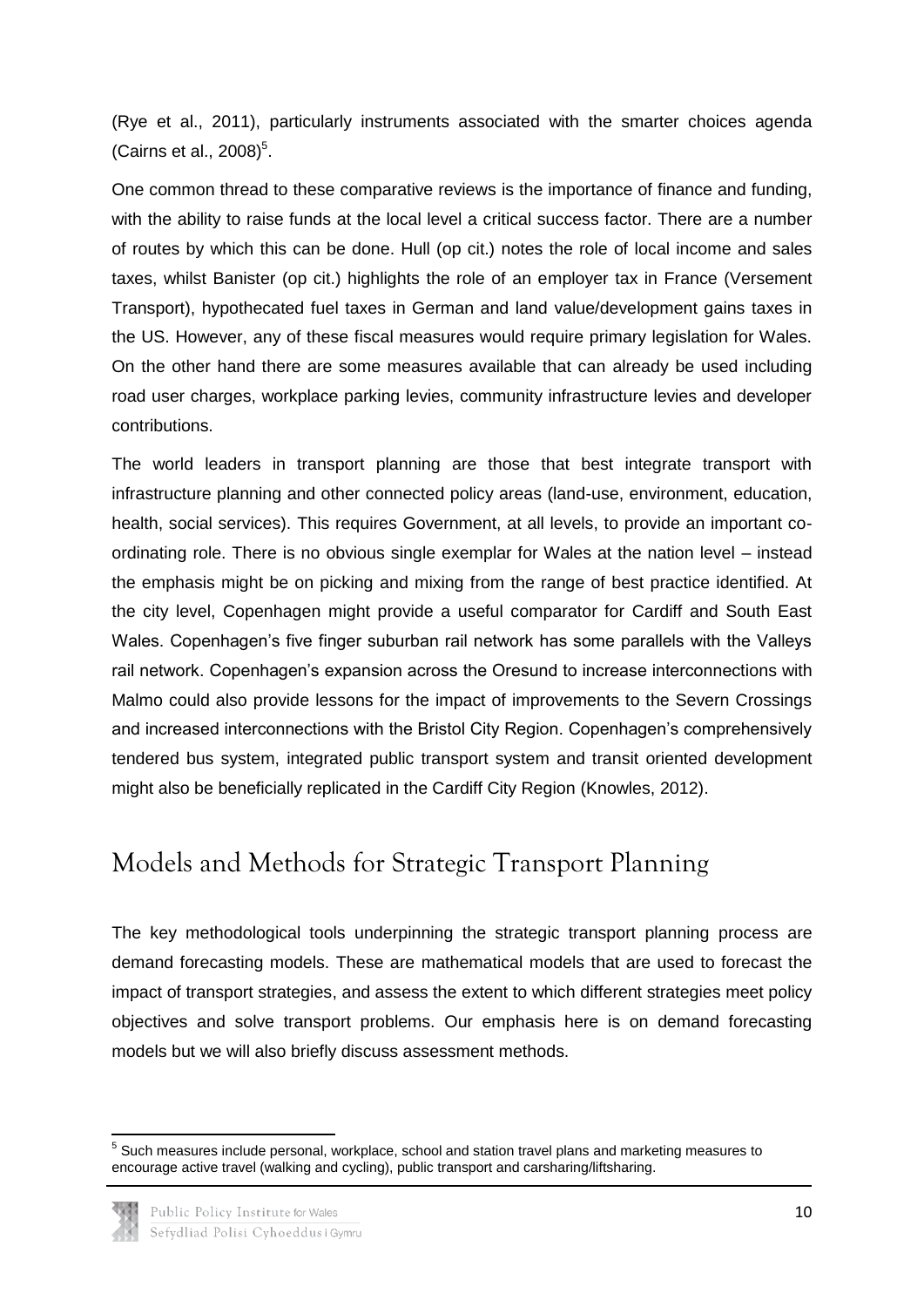### **Demand forecasting models**

Strategic forecasting models may be developed at a variety of spatial scales but for the purposes of this paper we focus on national transport models. As Banister (op cit.) observes these models may be developed at varying degrees of sophistication ranging from complex models, based on a family of behavioural models calibrated, validated and applied using disaggregate (individual or household level) data, to sketch planning tools, based on extrapolation and elasticities and aggregate zonal data, as widely used, for example, in France.

The more sophisticated modes can provide more accurate forecasts, but as models become more complex they also become more costly, with the result that there is a trade-off between the increased accuracy of the forecasts and the increases in cost. The set-up costs of the most complex models would run into several million pounds, with the on-going operating and maintenance costs also being substantial. If use is made of existing data, the operating and maintenance costs can be much lower. For all types of models, increasing availability of big data and open innovation offer the prospect of reducing costs.<sup>6</sup>

For the purposes of this review, three models have been considered:

- 1) the Dutch National Transport Model, which is at the most complex end of the spectrum,
- 2) the UK's National Transport Model, which is significantly simpler, but still reasonably sophisticated, and
- 3) the Infrastructure Transitions Research Consortium's Transport Demand and Capacity Assessment model, which is at the least complex end of the spectrum.

#### *Dutch National Transport Model*

The Dutch National Transport Model (Landelijk Model Systeem – LMS) has been established since 1986 (see Daly & Sillaparcharn, 2008; Van der Hoorn & Van Wee, 2013), and is owned by the Centre for Transport and Navigation which is part of Rijkwaterstaat (Public Works Department). The LMS is based on an annual travel survey of around 50,000 individuals and is supplemented by four regional models. It has been used extensively to

 6 It is worth noting that strategic transport models can assist in attracting funding for transport projects. For example, Transport for South Hampshire (now Solent Transport) commissioned consultants MVA (now Systra) to develop a Sub-Regional Transport Model (SRTM) to cover a conurbation with a population in excess of 1.1 million. Development and operating costs to date have been almost £2 million but the SRTM was used to successfully bid for funding from the Local Sustainable Transport Fund and the Better Bus Area Fund to a value of £22.3 million and has been viewed as a highly cost effective investment by the Local Authorities involved.

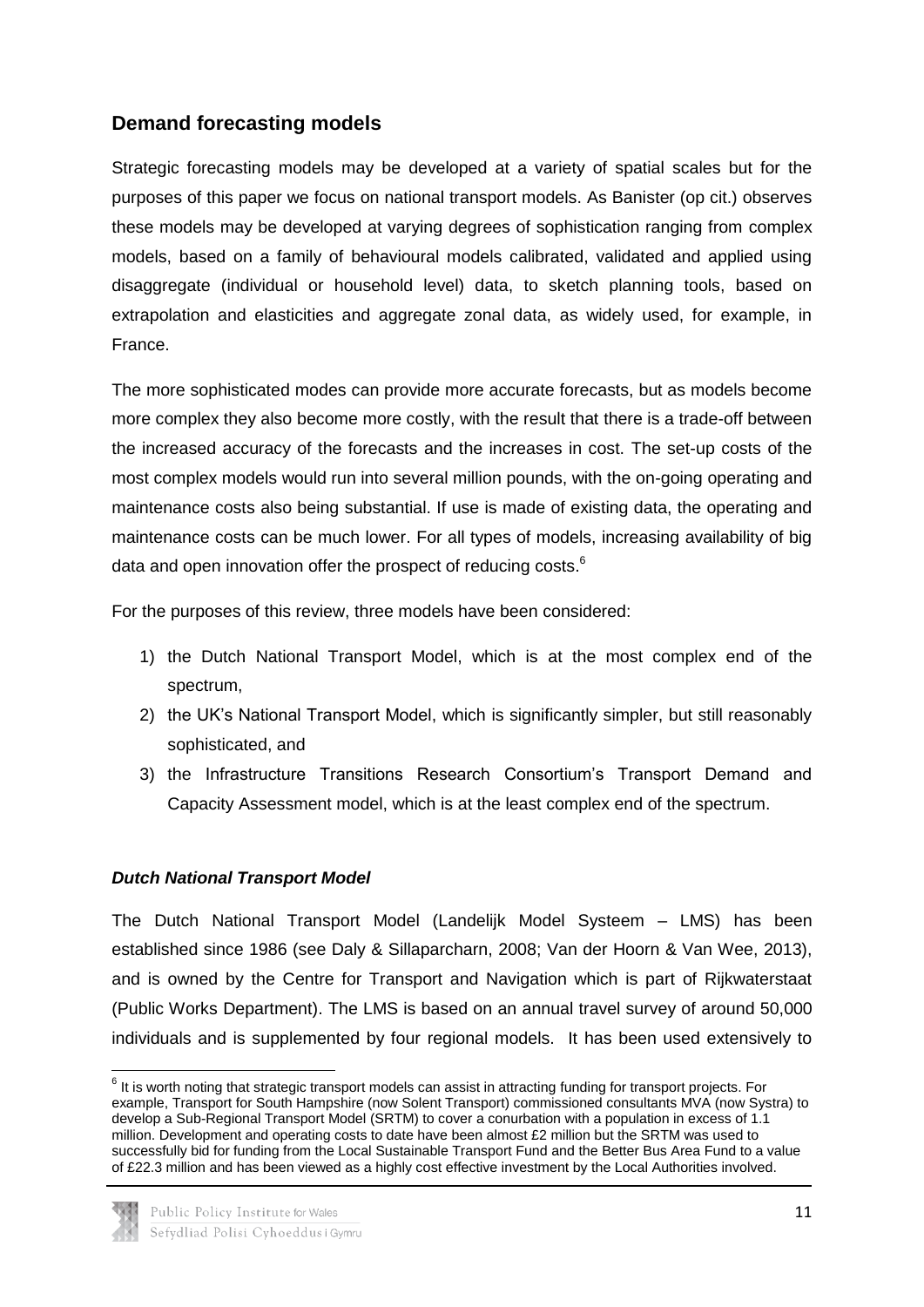examine infrastructure provision (particularly new roads), infrastructure management and road pricing. Some of its key features are that it:

- Models travel behaviour in 1,500 zones, based on individual socio-economic characteristics and accessibility measures;
- Splits the population into 18 age, 2 gender, 6 activity, 10 income, 6 education and 2 student groups giving 25,920 sub-groups overall;
- Accounts for demographic and social change; and
- Incorporates modelling of car purchase and scrappage rates as a function of technological developments and other changes in supply and demand characteristics.

As Daly and Sillaparcharn (op cit.) note, the Dutch National Transport Model has inspired a number of imitators (most notably in Norway, Italy and Sweden). They also note that successfully developing such National Transport Models requires initial momentum, validation (through backcasting), adaptibility/extendibility and a firm behavioural basis for the underlying model(s).

### *UK National Transport Model*

The history of National Transport Modelling has been more problematic in the UK than the Netherlands. There has been a long, and relatively successful, history of modelling car ownership and vehicle use. However, attempts to build modelling capacity that covered all modes and gave spatial detail in terms of travel destinations and routes chosen initially faltered<sup>7</sup>. It was only in the late 1990s that the UK Government decided to develop a National Transport Model (NTM) based on existing data such as the National Travel Survey (NTS). However, the sample size of the NTS was (and still is) insufficient to provide detailed spatial forecasts<sup>8</sup>. As a result a largely aggregate approach was developed based on 'artificial' geography.

Given the lack of spatiality in the NTM, specific spatial models have been developed to examine long distance traffic, with a specific focus on new high speed lines and motorway upgrades (see Fox et al., 2012); such models have been developed for HS2 and were used to forecast usage of the Channel Tunnel.

From 2013, the NTS applied to England only and involved approximately 16,000 individuals in 7,000 households.



**<sup>.</sup>**  $7$  The Regional Highway Traffic Model (RHTM) was developed to overcome these spatial shortcomings around 1978. However, validation found that it failed to accurately predict traffic changes, in part because intra-zonal travel (which it was not designed to forecast) dominated inter-zonal but also because of data mismatches, particularly between roadside interviews and household interviews.<br><sup>8</sup> Fram 2013, the NTS epplied to Fagland anty and involved enargy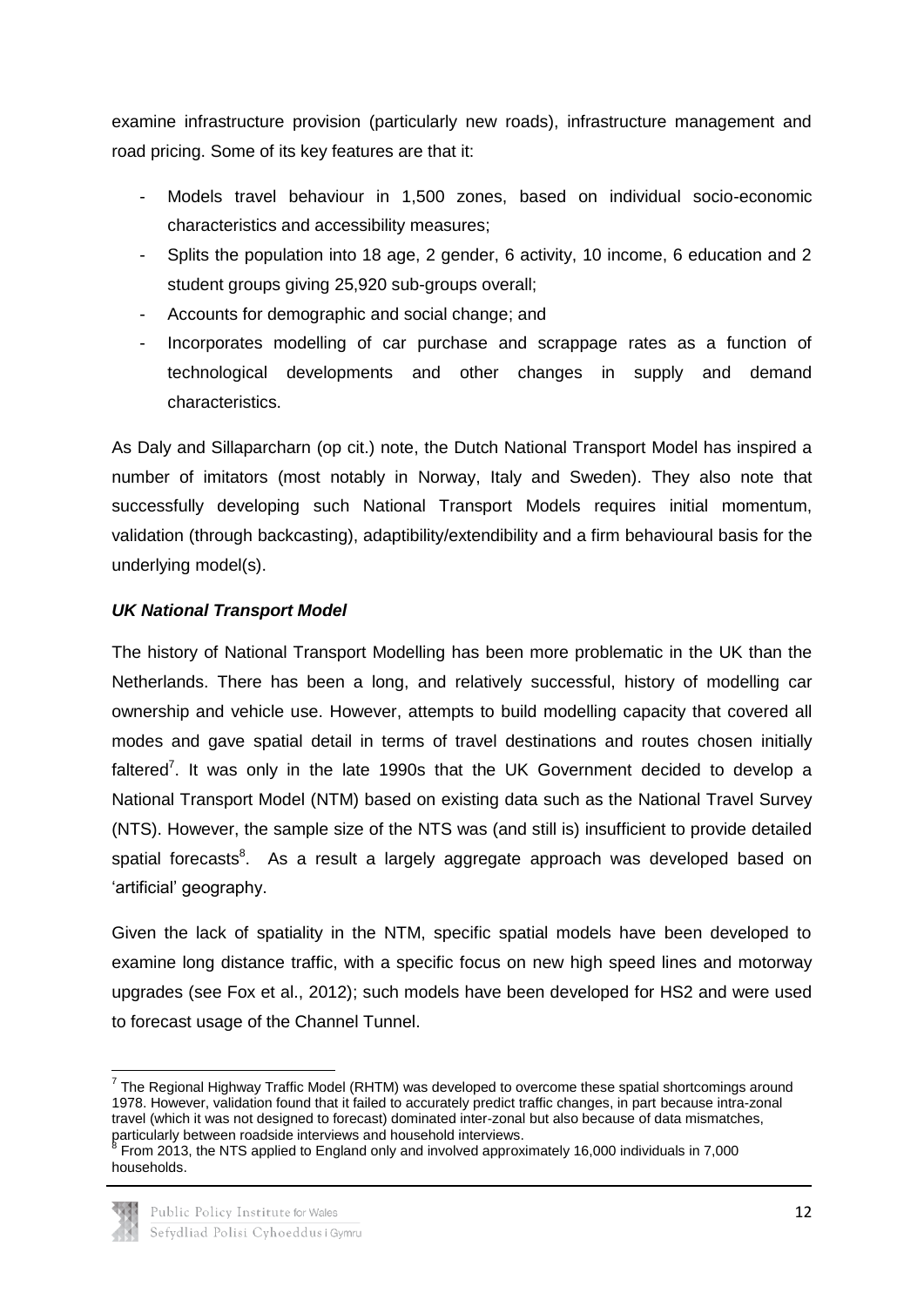#### *ITRC Transport Capacity and Demand Assessment Model*

Although the NTM has some simplifying features it still requires overnight computer runs to generate outputs. As a result, as part of the Infrastructure Transitions Research Consortium  $(ITRC)^9$ , the University of Southampton has developed a Transport Capacity and Demand Assessment Model (TCDAM) that covers the whole of Great Britain (including representation of the 22 Local Authorities in Wales). It is multimodal, covering road, rail, seaports and airport, and provides annual forecasts from 2011 to 2100. It has short run times, is based on open source data and is compatible with a system of systems approach.

A feature of the ITRC modelling suite is the distinction between external factors (scenarios) and internal factors (strategies), Scenarios are related to energy prices (from the Department of Energy and Climate Change), demographics (provided by the University of Leeds, with Welsh growth forecast to be broadly in line with Great Britain, but with losses in some areas such as Flintshire) and macro-economic forecasts (provided by the University of Cambridge). Strategies are related to three main policy areas: demand management, capacity provision and technological provision.

Some examples of the outputs from the ITRC model are annexed.

### **Assessment methods**

In this section we have focused on a range of transport models but it should be recognised that these are not ends in themselves but are used to assess different planning interventions. There are two broad approaches to assessment. Cost-benefit analysis, widely applied in the UK (typically using the Department for Transport's web based Transport Analysis Guidance (WebTAG<sup>10</sup>)), is a quantitative approach in which the impacts (positive and negative) of different interventions are monetised and a benefit:cost ratio is generated. Multi-criteria analysis (MCA) can be a more qualitative approach (of which the Welsh Government's WelTAG could be seen as a version) which uses a mixture of monetary, physical and semantic units of account. Banister (op cit.) notes that MCA is widely used in countries such as the Netherlands and Germany (see also Grant-Muller et al., 2001). There have been a number of international reviews of transport appraisal (e.g. Morisugi and Hayashi (2000), DfT (2007), International Transport Forum (2001)), with the WebTAG system widely acknowledged as being world leading. By contrast, WelTAG seems light on quantification and does not provide value for money assessments. It seems to lack both a sound scientific basis and an underlying evidence base.

13



 9 http://www.itrc.org.uk/

<sup>10</sup> https://www.gov.uk/transport-analysis-guidance-webtag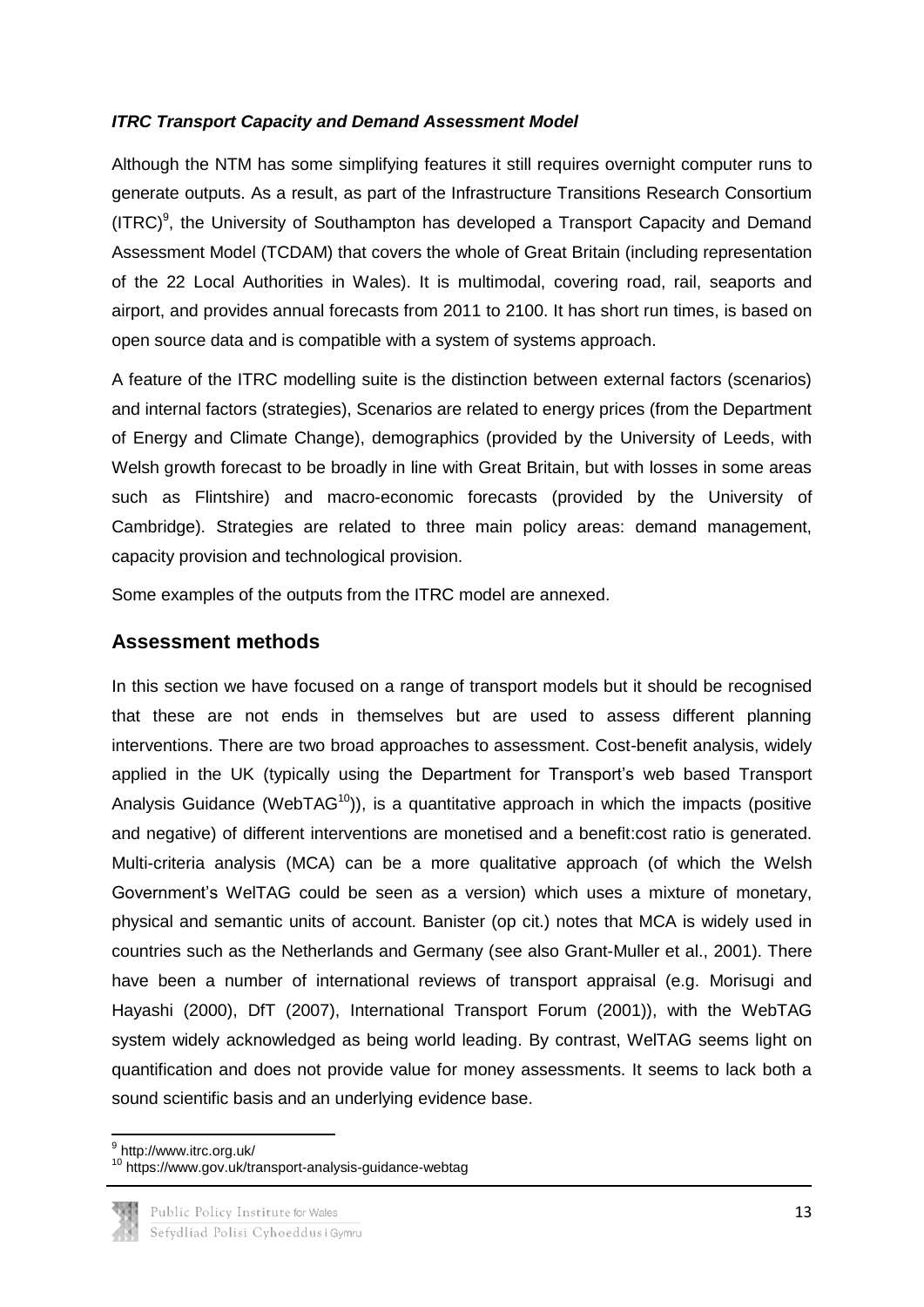# <span id="page-15-0"></span>The Use of New Technology and Data Sources

Data has been a major constraint in strategic transport planning and has been a point of failure in some attempts to make advances (such as the RHTM in the 1970s). However, there have been a number of recent advances, under the banner of big data, that offer the promise of richer transport data sets in the future (see also POST, 2014). Traditional/static sources of data include inductive loops, Automatic Number Plate Recognition (ANPR) cameras and microwave sensors, whilst bluetooth sensors have also been used in recent work (Lees-Miller et al., 2013). New probe (also referred to as mobile) data are provided by enabled wireless networks, GPS and smart phones.

Data fusion and filtering techniques, used in conjunction with microsimulation traffic model, can provide real time visualisation of traffic on arterials and at key junctions (see Box et al., 2014 for an application in Southampton). Visualisation of data (including in three dimensions) has been enhanced by developments in Geographical Information Systems, the take-up of which has been facilitated by open access source code and related developments in what has become known as neo-geography (Hudson-Smith et al., 2009). This includes the use of crowd sourced social media data (such as Twitter) to provide a rich picture of traffic conditions.

There are also possibilities of combining the automated data described above with manually collected data from traffic and travel surveys and counts, the Census Journey to Work data, MoT car usage data etc. An example is the work of Martin et al. (2009). Using Census data on night-time resident populations, in combination with data on employment, education, travel etc., they have developed a 24/7 representation of the population. The application to Southampton shows how the suburbs are most heavily populated at night but lose their population to major employment and education centres in the morning peak. A feature of the Southampton area is the relatively dispersed nature of the daytime population albeit with some concentrations in the city centre and the docks area, and around the major University and hospital sites.

Similar initiatives are being championed by bodies such as the Highways Agency and Transport for London. There was a time when the Welsh Office, in combination with the Highways Agency, was an important player in Intelligent Transport Systems, with the M4 a test bed for advanced traffic management. This comparative advantage appears to have been lost with devolution, with the Department for Transport concentrating its data collection and modelling on England. However, the Transport Systems Catapult, and its proposed

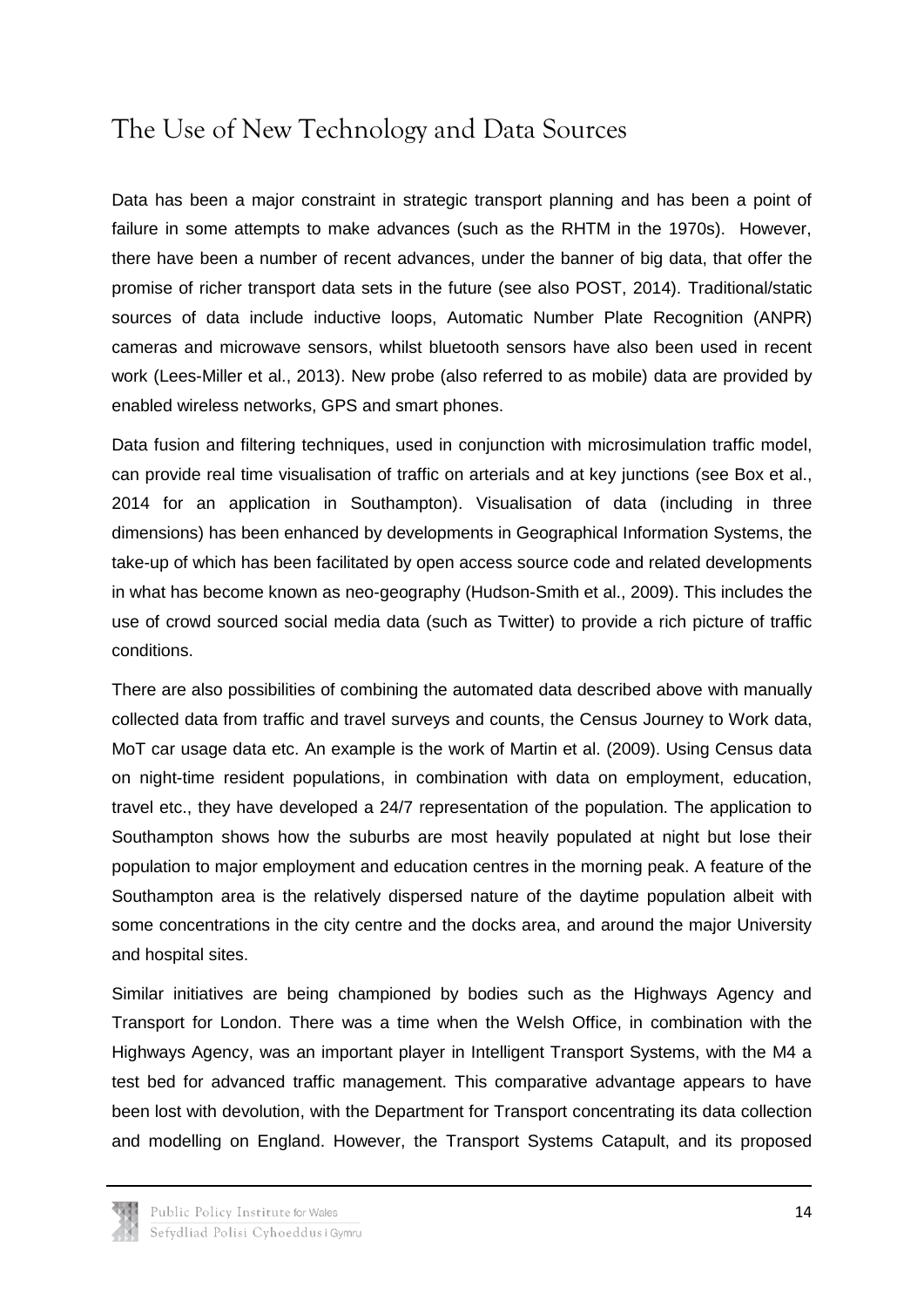National Transport System Modelling Facility, offers an opportunity to revive work in this area, building on the modelling work (based on the macrosimulation model SATURN) used to examine routings for a relief road to the south of Newport. The University of Southampton is an academic partner of the Transport Systems Catapult, representing the South of England, although it is observed that the Catapult does not have regional partners for Wales or for the North West and South West of England.

Collaborations with Universities offer the prospect of advances in the areas of new technology and big data. For example, the Economic and Social Research Centre (ESRC) has established a big data network, and has initiatives on urban data (at Glasgow University) and consumer data (at the University of Leeds) that are doing work in the transport sector.

Overall, some in-roads have been made in maximising the benefits that 'big data' offer, although to date Wales has not been at the forefront of these endeavours, but this is a new area and initiatives are underway to advance the state-of-the-art. The prize is that 'big data' offer the prospect of cheaper and better transport planning models.

## <span id="page-16-0"></span>Conclusions

The development of strategic transport plans is necessarily an iterative process. Wales has had a first iteration of this process using a blend of problem-oriented and objectives-led approaches. A systematic application of an objectives-led approach (in which problems are defined in terms of the failure to meets outcomes) can help frame policy. However, experience from Scotland suggests that one should beware of 'objective fatigue', where successive Ministers have focused on fine-tuning the objective(s) rather than delivering the plan (Docherty et al., 2007).

Although there are few good comparators for Wales at the national level, there may be some at the City region scale (for example, Copenhagen). At both national and sub-national levels, Wales can learn from best practice in Europe and elsewhere, especially concerning funding, finance and policy integration.

Transport models, and related assessment methodologies, can assist in forecasting and appraising the outcomes of policy instruments and in designing the 'optimal' package of instruments that make up the strategic plan. Learning by doing can be an expensive way to implement a transport plan but conversely one should beware of 'paralysis by analysis' – having such an onerous assessment process that little is delivered on the ground. However, an approach that can assess, in broad terms, the value for money and other impacts of the

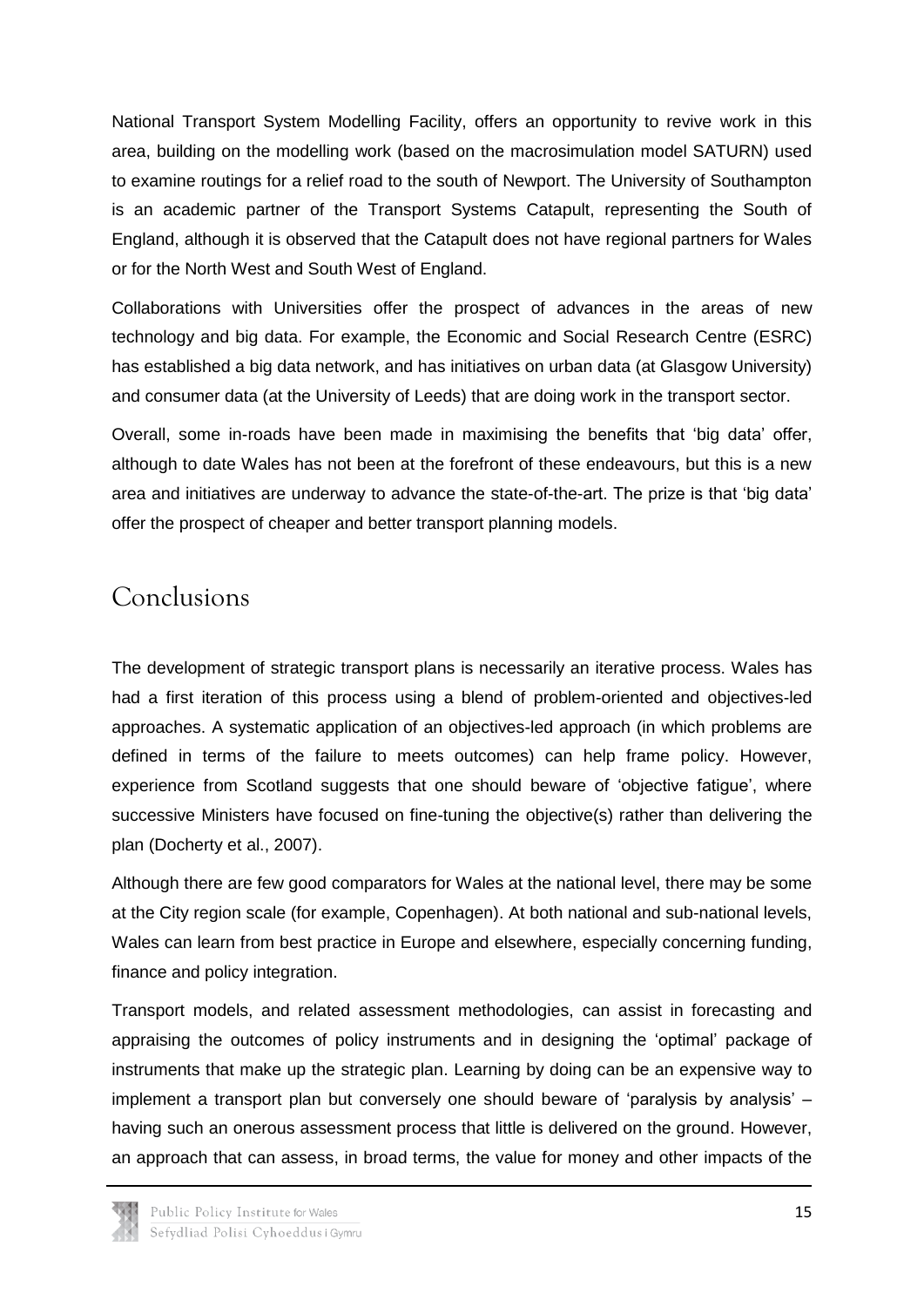national transport systems is urgently needed, along with a more scientific approach to planning and the evidence base to underpin it.

We would argue that there are strategic modelling and appraisal tools that could be developed for Wales at relatively low cost and which could help justify the funding of transport projects. Developments in big data and open innovation can offer ways to enhance these tools. Partnerships between Government and Universities will be one way of delivering this, along with other collaborations including with the private sector and third parties such as the Transport Systems Catapult.

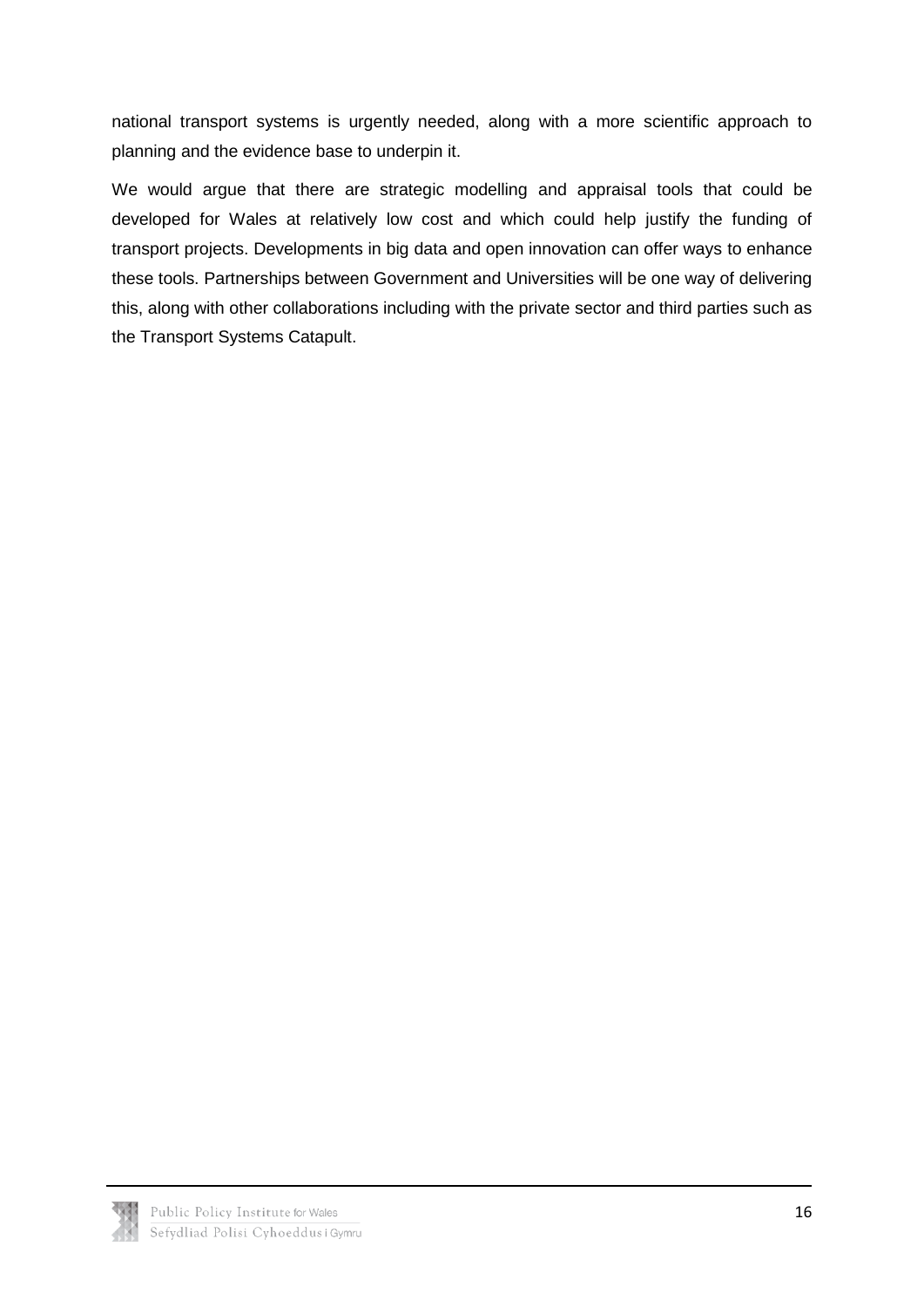# <span id="page-18-0"></span>Annex: Sample Outputs from the ITRC TCDAM Model

### **Outputs of the ITRC TCDAM**

The Transport Capacity and Demand Assessment Model (TCDAM) is detailed in Blainey et al. (2012). Some of the baseline results for Wales are illustrated below. In terms of air travel, the usage of Cardiff Airport is dwarfed by Bristol (top left), whilst in terms of seaports the South Wales coast has a number of important terminals, but is dominated by Milford Haven (top right). For road transport, the network map (which is topologically transformed) highlights the greatest levels of demand in North East and South East Wales, although the Severn also appears as a major barrier to movement (bottom left). Rail movements are dominated by South East Wales but the Severn appears as less of a barrier (bottom right)



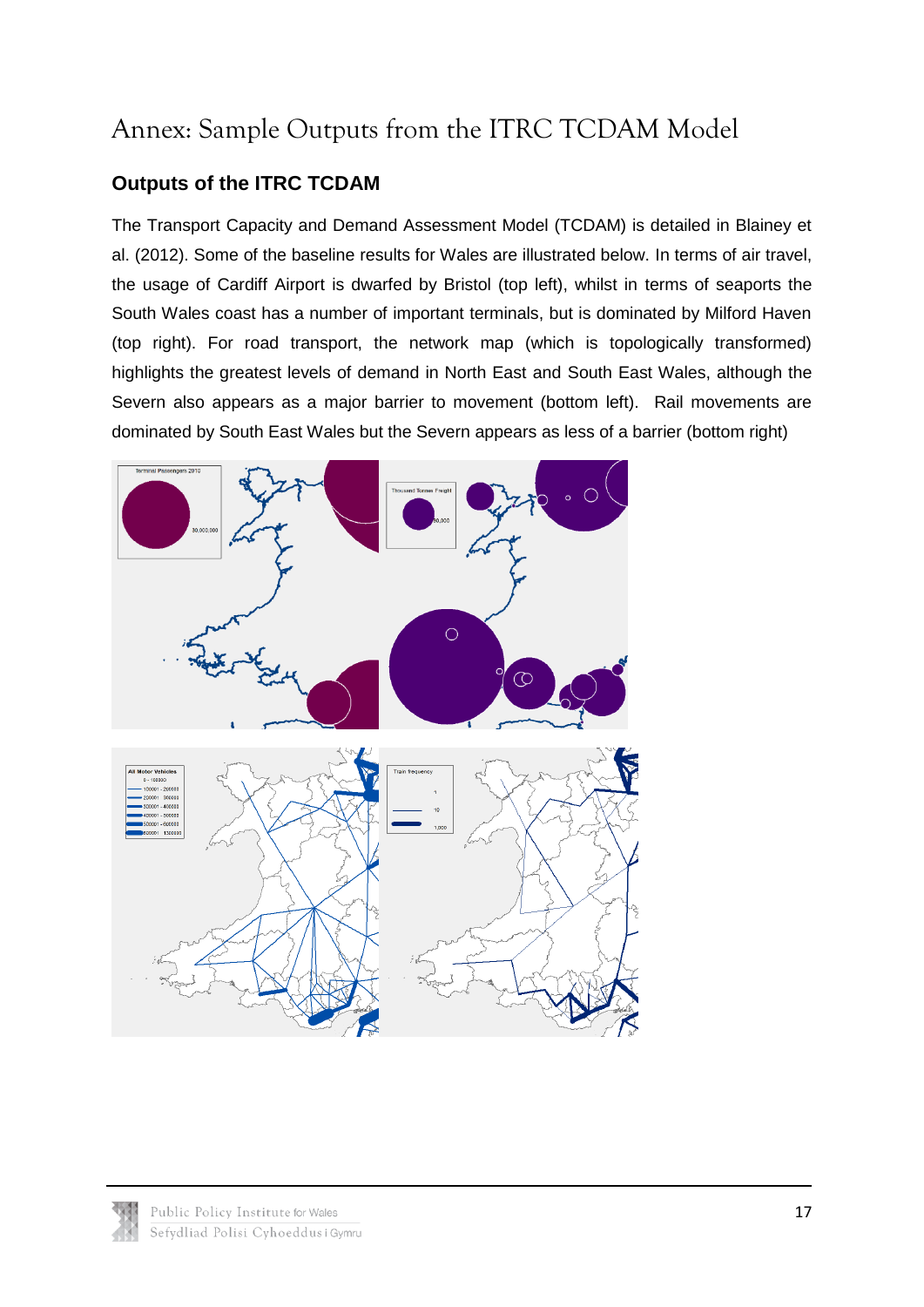### **Demand Forecasts for Road and Rail Usage in Wales**

Some runs of the TCDAM have been undertaken specifically for Wales and are illustrated below. For road (top left), infrastructure provision (TR1) leads to exponential growth suggesting Say's law is applying – supply is creating its own demand. Demand management (TR6) and technological promotion (TR5) can keep demand below a business as usual strategy (TR0), although there is some catch up by the end of the century. For rail (bottom right), all forms of intervention lead to higher usage than the business as usual approach, although in the second half of the century major infrastructure enhancement are required as capacity becomes fully utilised. Note for both roads and rail this analysis refers purely to Wales, demand could be constrained by bottlenecks existing over the border in England.



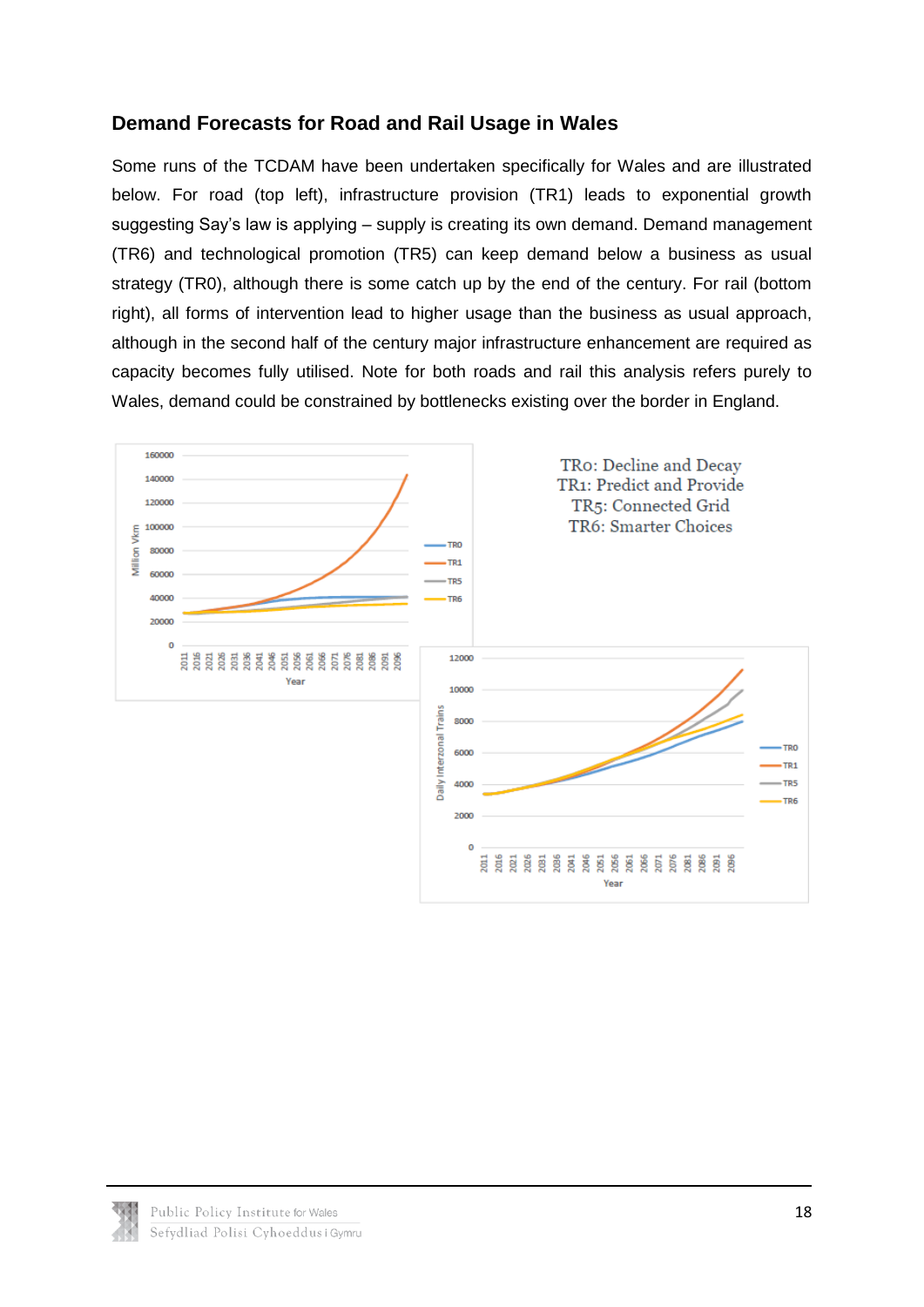### <span id="page-20-0"></span>References

Adams, J. and Schmuecker, K. (2005) **Devolution in Practice 2006: Public policy differences within the UK.** IPPR, Newcastle.

Banister, D. (2002) **Transport Planning**. Second Edition. Spon, London. Especially Chapter 7: Overseas Experience.

Blainey SP, Preston JM & McLeod F (2012) **A Long Term Capacity and Demand Assessment Model for the UK Transport System,** European Transport Conference, Glasgow.

Box, S., Blainey, S., Chen, X. and Munro, S. (2014) Fine grained traffic state estimation and visualisation. **Proceedings of the Institution of Civil Engineers: Civil Engineering,** 167, 9-16.

Cairns, S., Sloman, L., Newson, C., Anable, J., Kirkbride, A. and Goodwin, P. (2008). Smarter Choices: Assessing the Potential to Achieve Traffic Reduction. *Transport Reviews*, 28, 5, 593-618.

Daly, A. and Sillaparcharn, P. (2008) **National Models.** Chapter 25 in Hensher, D.A. and Button, K. (Eds) **Handbook of Transport Modelling.** Second Edition. Elsevier, Oxford.

DfT (Department for Transport) (2007) **The NATA Refresh: Reviewing the New Approach to Appraisal.** DfT, London.

DfT (2011) **Creating Growth, Cutting Carbon. Making Sustainable Local Transport Happen.** January. DfT, London.

Docherty, I., Shaw, J. and Gray, D. (2007) Transport Strategy in Scotland since Devolution. **Public Money and Management,** 27, 141-148.

Ferreira, A., Beukers, E and Te Brömmelstroet, M. (2012) Accessibility is gold, mobility is not: A proposal for the improvement of transport-related Dutch Cost-Benefit Analysis, **Environment and Planning B: Planning and Design,** 39, 683-697.

Fox, J., Patruni, B. and Daly, A. (2012) **Comparison of the Long Distance Model and PLANET Long Distance.** RAND Technical Report 12012-HS2. [http://www.rand.org/pubs/technical\\_reports/TR1202.html](http://www.rand.org/pubs/technical_reports/TR1202.html)

Grant-Muller, S. M., Mackie, P., Nellthorp, J., and Pearman, A. (2001) Economic Appraisal of European Transport Projects: the state-of-the-art revisited. **Transport Reviews**, 21, 2, 237- 261.

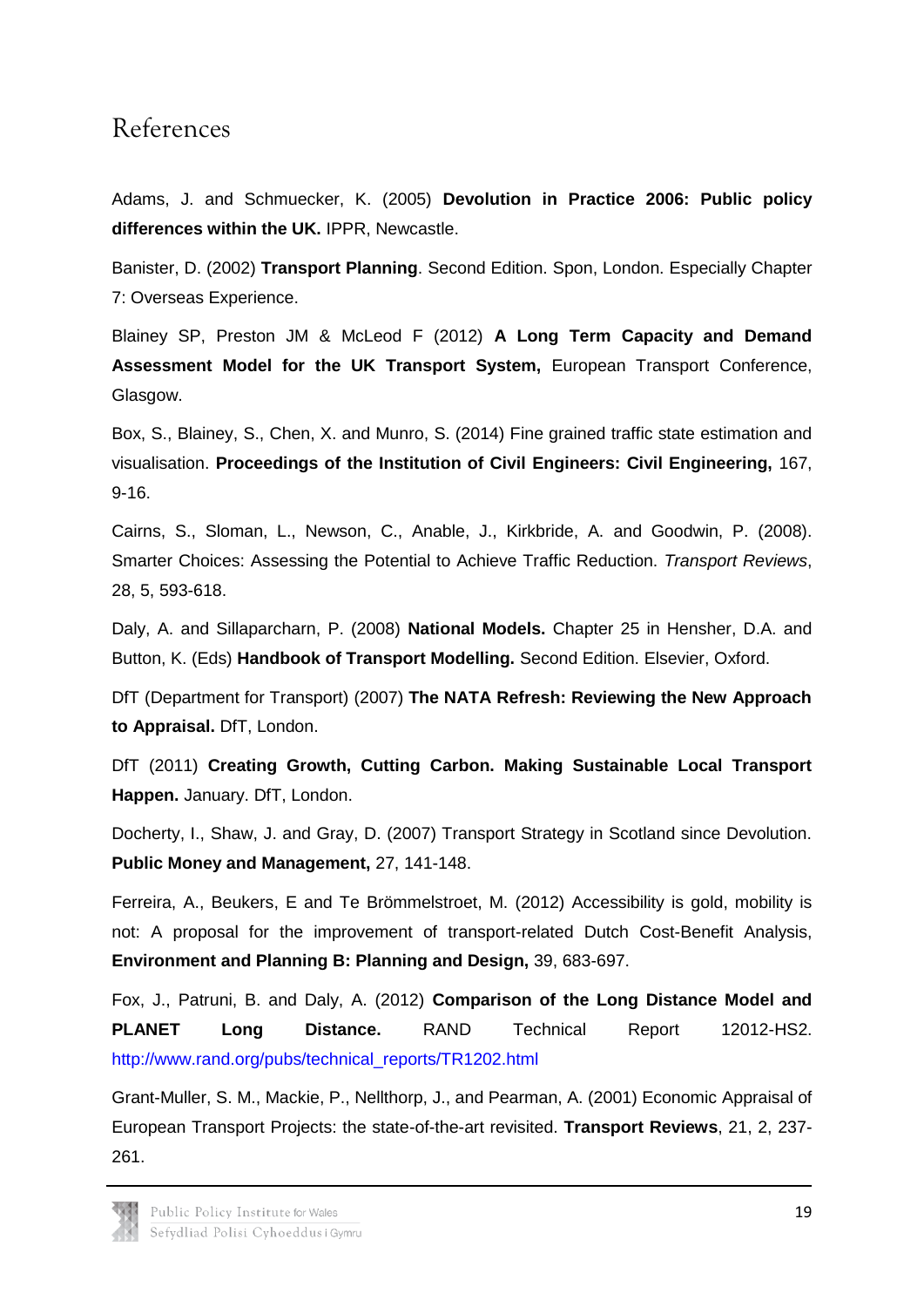Hudson-Smith, A., Crooks, A., Gibin, M., Milton, R. and Batty, M. (2009) NeoGeography and Web 2.0: concepts, tools and applications. **Journal of Location Based Services,** 3, 2, 118– 145.

Hull, A. (2011) **Transport Matters. Integrated approaches to planning city-regions**. Routledge, Abingdon. Especially Chapter 7: Integrated territorial planning in practice: case studies.

International Transport Forum (2011) **Improving the Practice of Transport Project Appraisal.** Roundtable Report 149. OECD, Paris.

Knowles, R. (2012) Transit oriented development in Copenhagen: from the Finger Plan to Ørestad. **Journal of Transport Geography**, 22, 251 – 261.

Lees-Miller, J., Box, S. and Wilson R. E. (2013) **Hidden Markov Models for Vehicle Tracking with Bluetooth.** Transportation Research Board, Washington DC, USA, 13-3032 TRB Highway Traffic Monitoring Committee (ABJ35).

Marshall, T. (2012) The Remodelling of Decision Making on Major Infrastructure in Britain. **Planning Practice and Research**, 28, 1, 122-140.

Marshall, T. (2013) **Planning Major Infrastructure. A critical analysis.** Routledge, London.

Martin, D., Cockings, S. and Leung, S. (2009) **Population 24/7: Building Time Specific Population Grid Models.** European Forum for Geostatistics Conference. The Hague.

May, A.D. (1997) **Transport Policy.** In O'Flaherty, C. (Ed) (1997) **Transport Planning and Traffic Engineering.** Arnold, London, 42-79.

May, A.D., Kelly, C. and Shepherd, S. (2005) **Integrated Transport Strategies.** In Hensher, D. and Button, K. (Eds) **Handbook of Transport Strategy, Policy and Institutions.** Elsevier, London.

Mogridge, M. (1990) **Travel in Towns: Jam yesterday, jam today, jam tomorrow.**  Macmillan, London.

Morisugi, H. and Hayashi, Y. (Eds) (2000) International Comparison of the Evaluation Process of Transport Projects. Special Issue of **Transport Policy**, 7, 1.

POST (Parliamentary Office of Science and Technology) (2014) **Big and Open Data in Transport.** [http://www.parliament.uk/briefing-papers/POST-PN-472/big-and-open-data-in](http://www.parliament.uk/briefing-papers/POST-PN-472/big-and-open-data-in-transport)[transport](http://www.parliament.uk/briefing-papers/POST-PN-472/big-and-open-data-in-transport)

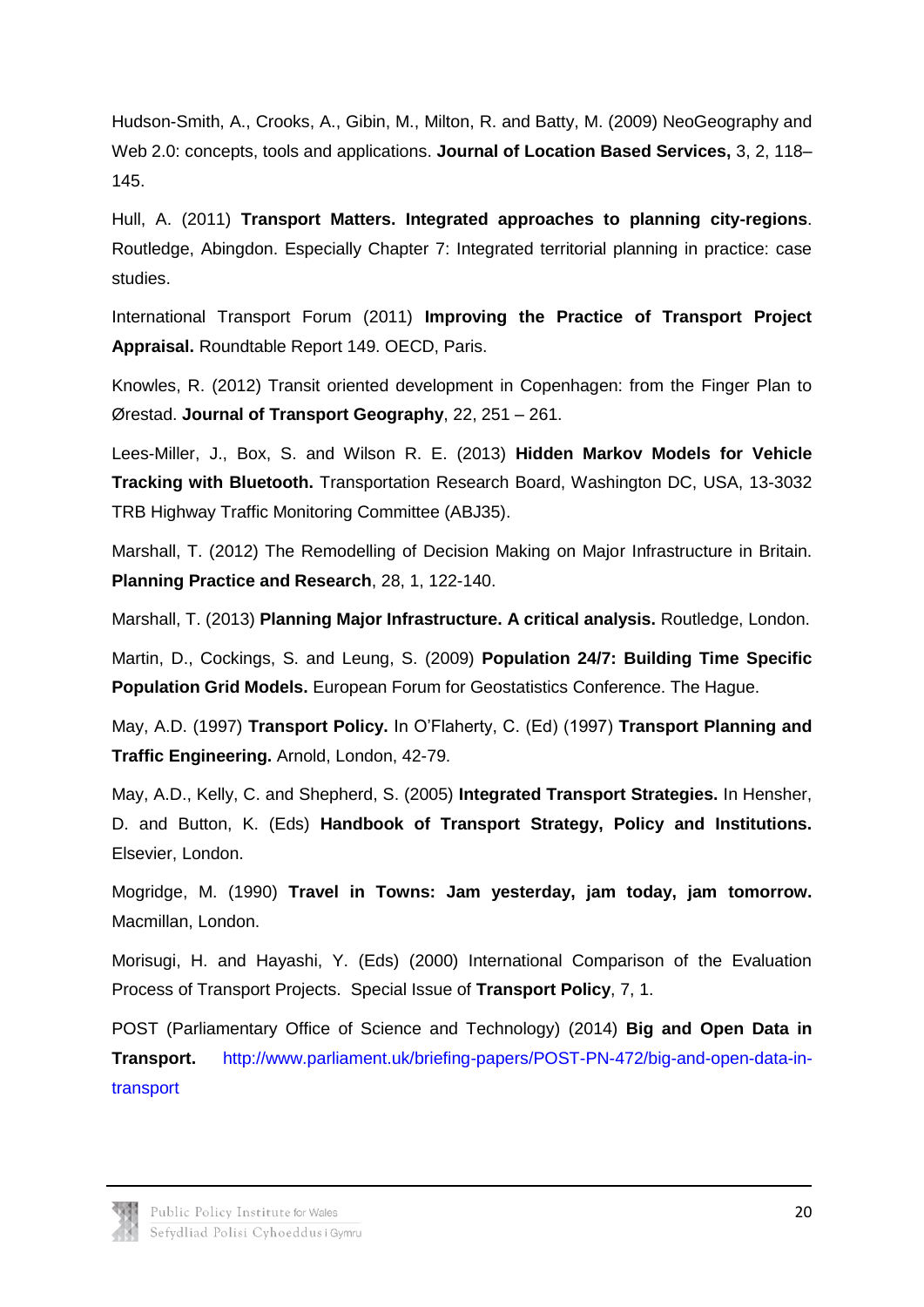Preston, J. (2007). **Transport: The movement of goods and people**. In Douglas, I., Huggett, R. and Perkins, C. (Eds) **Companion Encyclopaedia of Geography.** Volume 1, 199-212. Routledge, London

Preston, J. (2012) **Integration for Seamless Transport.** Paper to International Transport Forum, May

Price, M. (1999) A New Approach to the Appraisal of Road Projects. **Journal of Transport Economics and Policy,** 33, 2, 221-226

Rye, T. (2004) **Best Practice in Sustainable Transport Policy Implementation: Lessons from Continental Europe for Scotland.** World Conference on Transport Research, Istanbul.

Rye, T., Welsch, J., Plevnik, A. and de Tommasi, R. (2011). First Steps Towards Cross National Transfer in Integrating Mobility Management and Land Use Planning the EU and Switzerland. **Transport Policy,** 18, 533-543.

Schwanen, T., Dijst, M. and Dieleman, F.M. (2004) Policies for Urban Form and their Impact on Travel: The Netherlands Experience. **Urban Studies**, 41, 3, 579-603.

Sheller, M., and Urry, J. (2006) The New Mobilities Paradigm. **Environment and Planning A,** 38, 2, 207–226.

Smyth, A. (2003) **Devolution and Sustainable Transport.** In Docherty, I. and Shaw, J. (Eds) **A New Deal for Transport.** Blackwell, Oxford.

Thomson, J. M. (1977) **Great Cities and Their Traffic.** Victor Gollancz, London.

Van der Hoorn, T. and van Wee, B. (2013). **Transportation models and their application.**  In van Wee, B., Annema, J.A. and Banister, D. (Eds). **The Transport System and Transport Policy: An Introduction.** Edward Elgar, Cheltenham.

Van de Velde, D. (1999) Organisational Forms and Entrepreneurship in Public Transport. Part 1: Classifying Organisational Forms. **Transport Policy,** 6, 147-157.

Weiner, E. and Rikin, E.S. (2005) **Long-term Planning.** In Hensher, D. and Button, K. (Eds) **Handbook of Transport Strategy, Policy and Institutions.** Elsevier, London.

Zelinsky, W. (1971) The Hypothesis of the Mobility Transition. **Geographical Review,** 61 (2), 219–49.